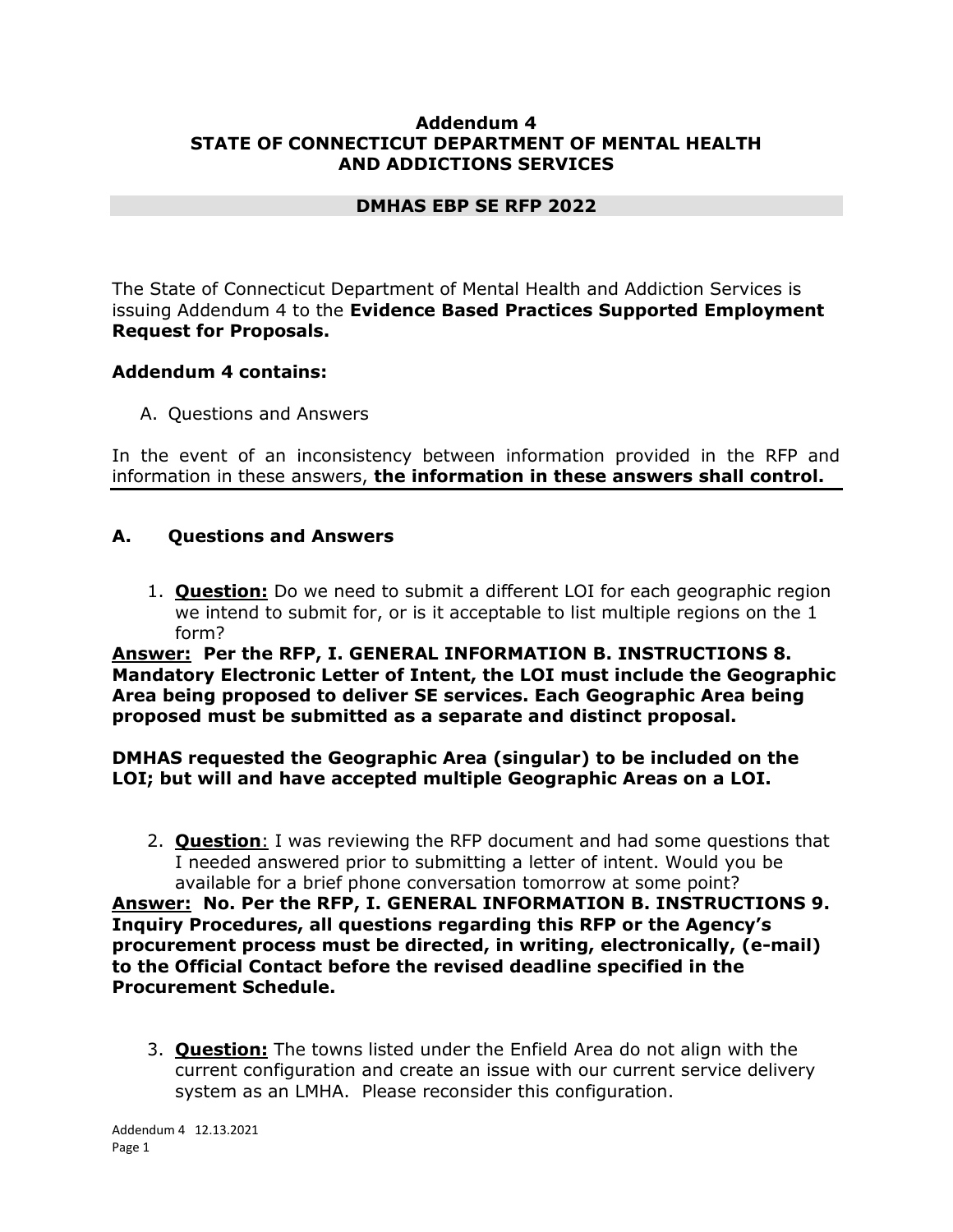## **Answer: Please refer to Addendum #2.**

4. **Question:** The funding for the Enfield area is decreased along with the capacity. The capacity only allows for 2.5 FTE and it is very hard to hire part time staff. Please reconsider this capacity and explain why the capacity was reduced.

**Answer: Reconsideration of capacity is not an option. We have a finite budget for this level of care. With a slot rate of \$4,700, that yields a certain number of slots we can fund. We are funding the average daily census for each geographic area for the year before the pandemic (March 2019-February 2020).**

5. **Question:** We are preparing our Letter of Intent for the Supported Employment RFP and need one point of clarification on the Geographic Area(s) to be served so that we can accurately prepare and submit the LOI(s). Does the Geographic Area relate to the referral source location or the town of residence of the individual being served?

### **Answer: The geographic area generally refers to the town of residence of the individual. An individual's choice of providers is also considered**.

6. **Question:** Could we submit more than three letters with different geographic areas knowing we could only submit 3 proposals. Also is it a requirement to have an office in the area we are proposing.

## **Answer: Yes, you may submit more than three Letters of Intent. It is not a requirement to have an office in the area you are proposing.**

7. **Question:** I am trying to determine what geographic areas to apply for and do not see New Haven included? Was that intentional or am I missing something? Also is there a formal Letter of Intent form

### **Answer: New Haven is now listed in Greater New Haven. Please refer to Addendum 2. Yes, a Mandatory Letter of Intent form is provided.**

- 8. **Question:** Did you get my question about New Haven not being listed in the Geographical areas? Was not sure if it was intentional or a mistake. **Answer: Please refer to answer to Question 7.**
	- 9. **Question:** How were the service areas determined? They are different than the current configuration: for example, in Enfield, we see a reduction in capacity yet the addition of two towns.

### **Answer: The current configuration of the LMHA Service areas was determined based on the current configuration of DMHAS areas of**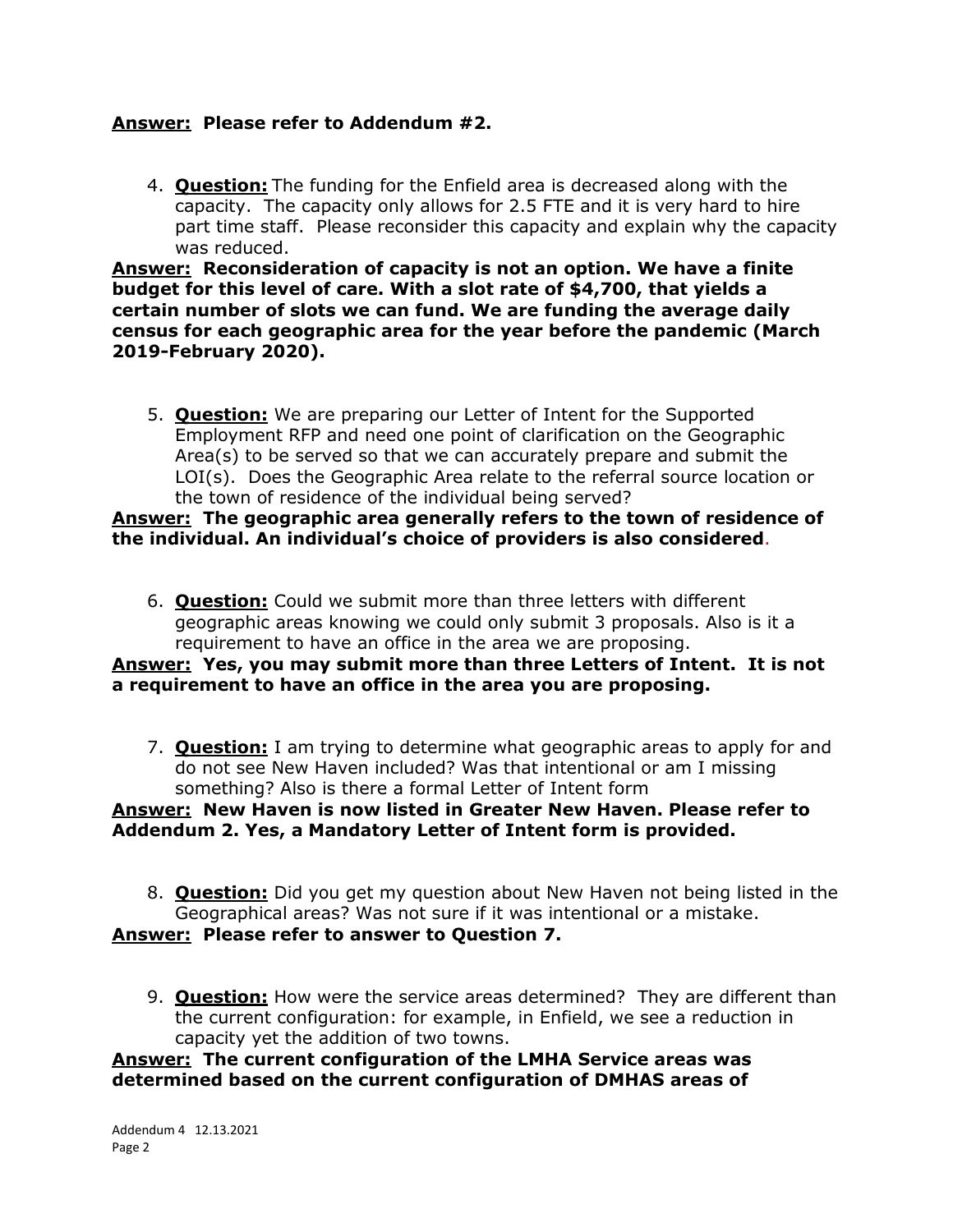**Programs and Services, listed on the DMHAS website. [Finding Services](https://portal.ct.gov/DMHAS/Programs-and-Services/Finding-Services/Finding-Services)  [\(ct.gov\).](https://portal.ct.gov/DMHAS/Programs-and-Services/Finding-Services/Finding-Services) Please also refer to Addendum #2. https://portal.ct.gov/DMHAS/Programs-and-Services/Finding-Services/Finding-Services**

10.**Question:** How was the capacity per area determined? **Answer: DMHAS used the average daily census (ADC) for each area for the year before the pandemic as the capacity per area. The ADC was calculated using data submitted by each employment program to DMHAS' data system (DDaP).**

11.**Question:** Who are the existing providers in each of the service areas? **Answer: Current Supported Employment providers are listed on the DMHAS website. [Supported Employment Services \(ct.gov\)](https://portal.ct.gov/DMHAS/Initiatives/Evidence-Based/Supported-Employment-Services) https://portal.ct.gov/DMHAS/Initiatives/Evidence-Based/Supported-Employment-Services**

12.**Question:** Who submitted LOIs for each geographic area? **Answer: Noteworthy: Conn. Gen. Stat. 1-210(b)(24) states that the following documents are exempt from disclosure: Responses to any request for proposals or bid solicitation issued by a public agency, responses by a public agency to any request for proposals or bid solicitation issued by a private entity or any record or file made by a public agency in connection with the contract award process, until such contract is executed or negotiations for the award of such contract have ended, whichever occurs earlier.**

13.**Question:** What is the budget per service area? **Answer: The slot rate is \$4,700 annually. Multiple people may be served in a slot over the course of a year. Each service area will have a different budget based on its capacity. Please refer to Addendum #1.** 

14.**Question:** What is the relationship with the LMHA in each service area? **Answer: The expectation of the IPS model is for the Employment Specialist to be embedded (participate) on the clinical teams, and be physically located at the LMHAs and other outpatient clinics. Please refer to II. PURPOSE OF RFP AND SCOPE OF SERVICES B. Program Overview.**

15.**Question:** Will the contract be managed by the LMHA as they are now? **Answer: Yes, with oversight from DMHAS OOC and the Employment Systems Manager.**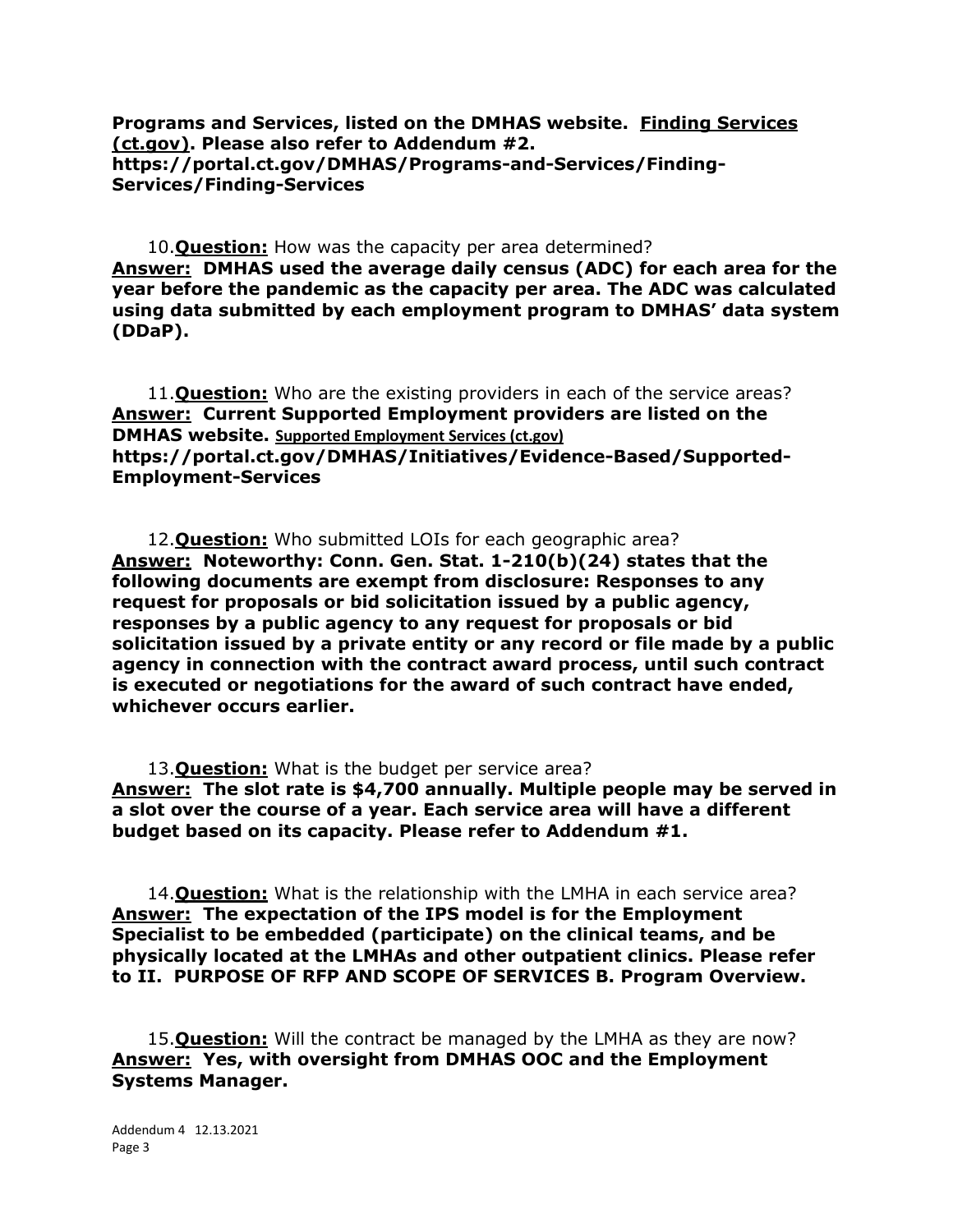16.**Question:** Regarding the staffing levels: why is there so little time for the Supervisors when the model is very labor intensive?

**Answer: There is no mention in the RFP of a maximum amount of time for the supervisor. The IPS Supervisor is able to supervise up to 10 full time Employment staff (Employment Specialists and/or Recovery Support Specialists) with no other responsibilities for other programs. So the minimum amount of time for the supervisor is .10 FTE per supervisee. Please refer to: RFP Section** *D: Main Proposal Submission Requirements To Submit a Responsive Proposal,* **3. Staffing Expectations**

17.**Question:** 1. On p.19 of the RFP it says that each team must include "a .10 FTE supervisor for each FTE Supported Employment Specialist". (a) Are we correct that for 2 FTE Supported Employment Specialists, we should budget .20 FTE supervisor? (b) Is supervisor attendance at statewide meetings to be included in this figure, or should it be budgeted separately?

**Answer: It is expected that the IPS Supervisor be a part of and contribute to the Learning Collaborative (statewide meetings). Participation in the Learning Collaborative will reinforce Best Practices for Supported Employment and be an opportunity for the Employment Supervisor to receive training and support. Regarding the budget, that is the decision of each proposer, but the .20 FTE in this example is the minimum.**

- 18.**Question:** The supervisor of our Supported Employment program works under the direct supervision of the Director of Adult Services. Typically, we budget 1 hour a week for the latter position. Can we add this to the supervisor FTE budgeted above, or must it be included in it? **Answer: Regarding the budget, that is the decision of each proposer.**
	- 19.**Question:** Is the funding level of \$94,000 (\$4,700 x 20 slots) for each 1.0 FTE employment specialist position reported in Addendum 1 to be understood as applying to salary + fringe only? If not, which other costs does it include? For example, does it include or exclude funding for training, insurance, transportation, occupancy, and administrative costs?

## **Answer: Regarding the budget, that is the decision of each proposer. DMHAS expects that the \$94,000 per employment specialist will include their salary, fringe, and other expenses.**

20.**Question:** On p.19 of the RFP it says: "At least one (1) certified Recovery Support Specialist (RSS) or Recovery Coach is required on each Supported Employment team." Must the Recovery Coach have RSS certification, or can a number of years of experience substitute for this requirement? (b) If RSS certification is required, can the requirement be phased in through the hiring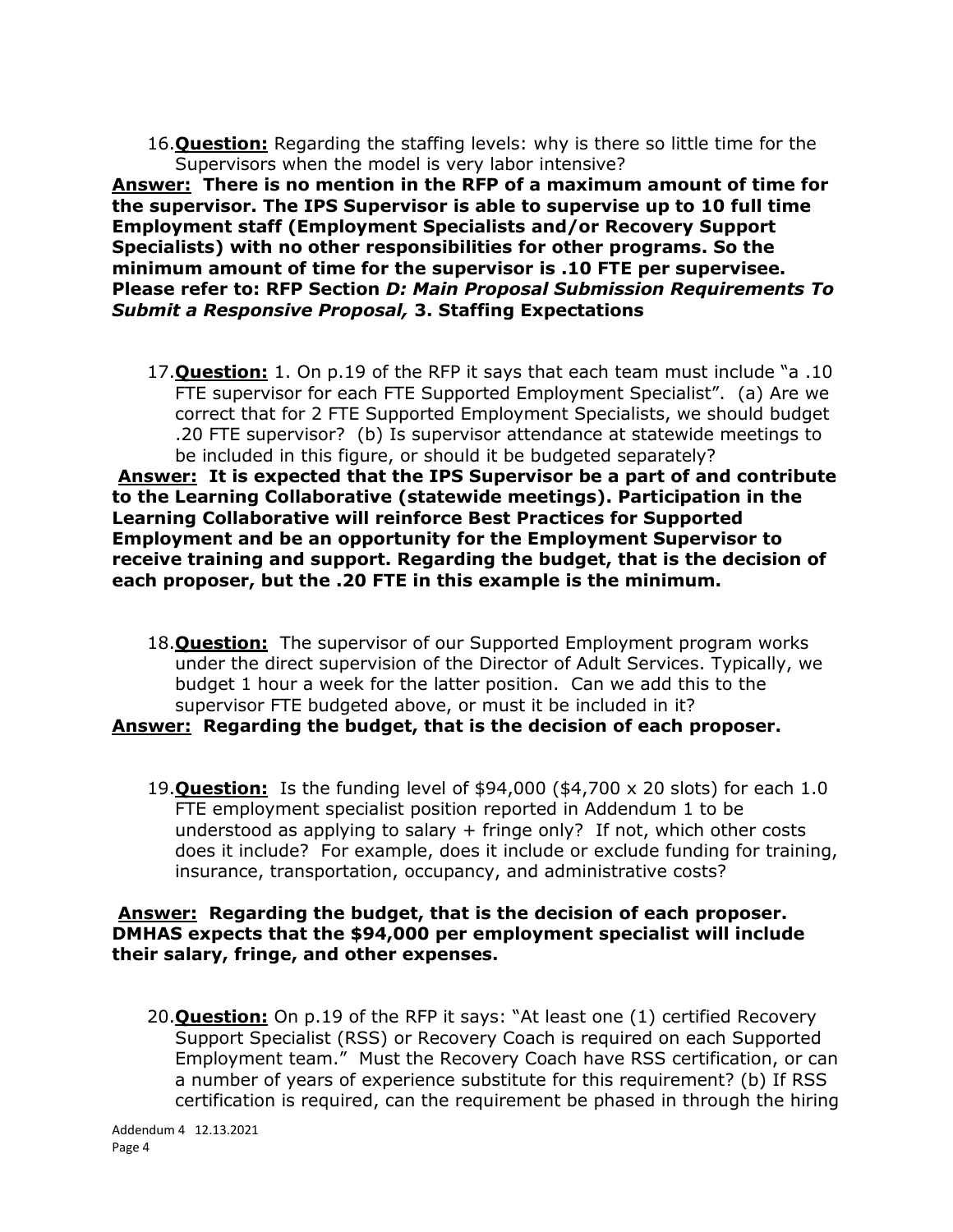process, or must current staffing be modified to ensure that at least one has RSS certification? (Since only those with lived experience are eligible for RSS certification, this might require firing current staff for some applicants.) **Answer: The RSS certification is required and may be obtained after hire through one of the Connecticut certification agencies: Advocacy Unlimited, Inc., Connecticut Community for Addiction Recovery (CCAR), or Hartford HealthCare Recovery Leadership Academy.**

21.**Question:** Does DMHAS have any guidance or suggested limits on the total expenditure for "Client Subsidies"?

### **Answer: The RFP does not include "client subsidies". It is listed on the budget form; however, there are no client subsidies.**

22.**Question:** Item 2.c.2 in the RFP seems to express an expectation we haven't seen before: "Protocols that require enrollment into employment services within five (5) working days from when an individual expresses interest in working, and the ability to track this information".

We find that many clients who express initial interest in working when asked during intake have little understanding of what the employment preparation and search process involves. We therefore have at least one pre-enrollment interview. Enrollment follows immediately upon the client's fully informed decision. Thus our response to the question, based on our current procedures, might be that a preliminary interview follows within 5 days of the initial indication of interest, and enrollment immediately upon an informed decision on the part of the client.

Within the RFP's bounds of 5 days, would this approach be acceptable by the Department?

**Answer: Intake into the agency is different from a referral to the Employment Services program. The expectation is once a referral is made to the employment program either by a team member, family member or self-referral, there is an expectation that a response be made within five business days. The intent of this process is to respond to the individual in a timely manner.**

- 23.**Question:** Could you please provide the list of organizations that have submitted Letters of Intent of organizations that intend to apply for the Greater Hartford and Greater Waterbury geographic areas? **Answer: Please see answer to #12.**
	- 24.**Question:** Is this RFP a re-bid of all evidence based practices supported employment services in Connecticut or does this RFP add to the current services provided by DMHAS-contracted providers?

Addendum 4 12.13.2021 Page 5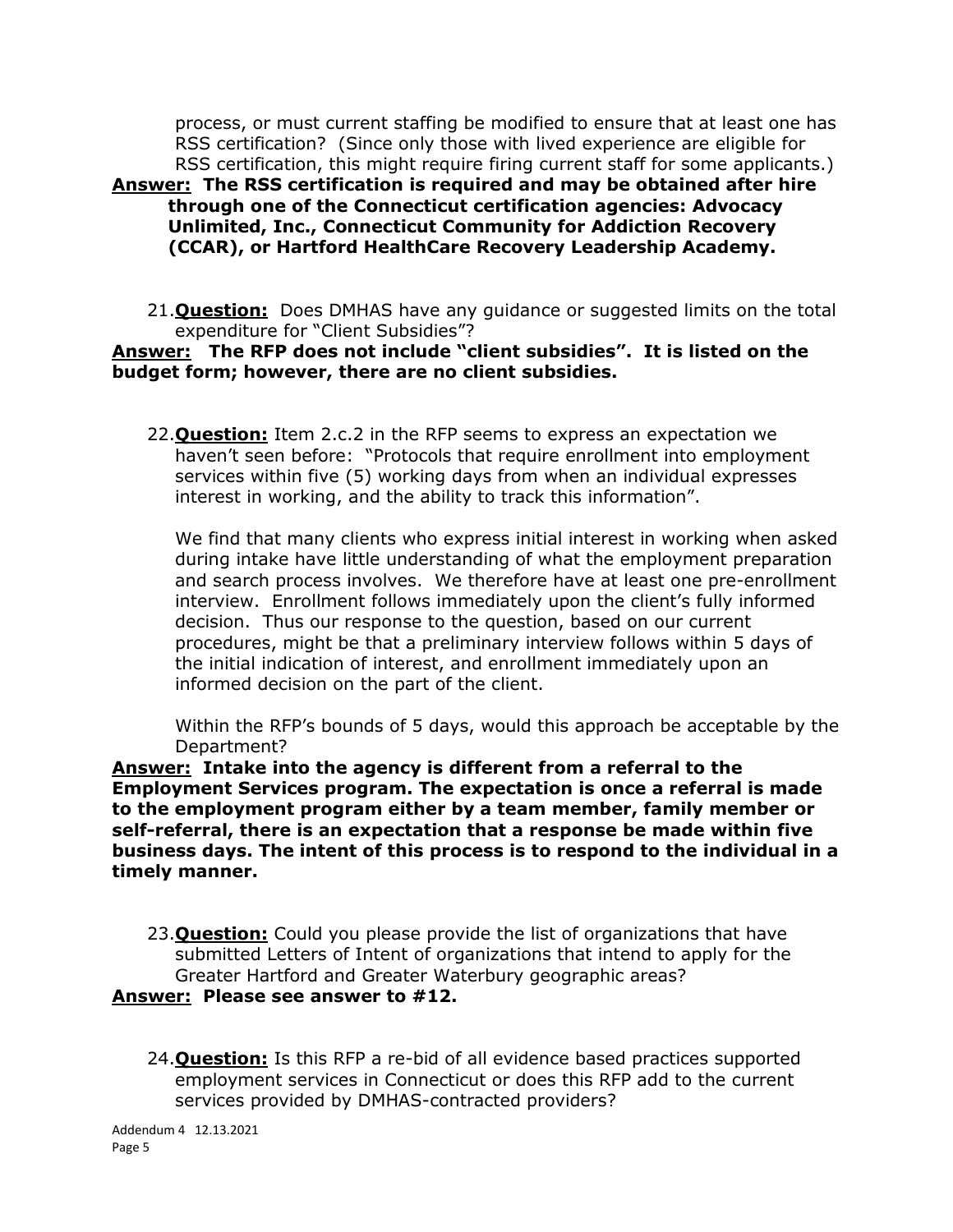### **Answer: This RFP is a re-bid of the Evidence Based Practices for Supported Employment services in Connecticut and does not add to the current services.**

25.**Question**: Where is this funding originating? Is it state or federal funding? Is it ARPA or ARP funding?

## **Answer: It is State General Funds. Please refer to Section I. General Information B. Instructions 5. Contract Awards.**

26.**Question:** Will the funding for these services (\$8.7 million) be sustained beyond the initial contract period?

## **Answer: Yes**

27.**Question:** Is the supported employment RFP a continuation of the previous funding or is it an expansion? Additionally, when does the contract period end?

### **Answer: The Supported Employment RFP is a procurement for the Evidence Based Supported Employment Services Program. The services will be ongoing and incorporated into each contract. Per the RFP, the contract period end date is TBD.**

28.**Question:** When you ask for experience with ISP services, if we haven't done ISP-specific ones but have done other employment-related services, should we list/explain these?

## **Answer: Yes**

29.**Question:** Training was brought up but DMHAS staff said that nothing had been determined at this point. Can you just say whether specific ISP Training will be provided by DMHAS or if we will be paying to obtain our own training in this evidence-based practice?

## **Answer: Initial training and technical assistance will be provided by the Department. It is recommended to attend the IPS Leadership training through the IPS Employment Center, but it is not mandatory.**

30.**Question:** Does DMHAS have a cost-per-client range? **Answer: The cost per slot is \$4,700 per year. Slots may include multiple individuals over the course of a year. We do not have a cost per client. Please refer to Addendum #1.** 

31.**Question:** In your definition of competitive employment, you write that you are focusing on the general labor market in positions that are open and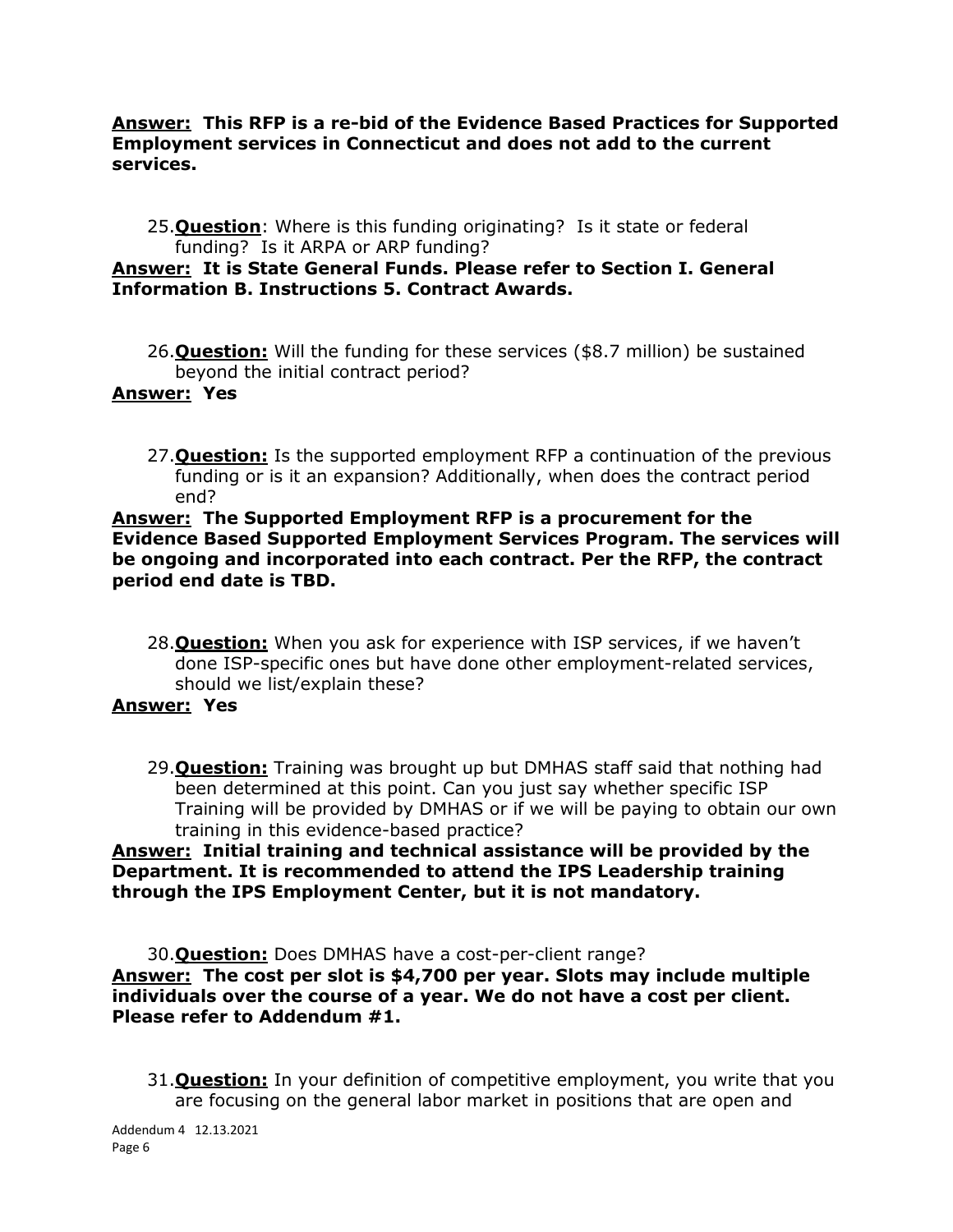available to any qualified individual in the labor pool. Jobs must not be "set aside" or reserved for individuals with disabilities. How about jobs that are set-aside for specific populations (e.g., vets, ex-offenders, etc.) that are not disability related?

## **Answer: Positions that are available in the general labor market that are open to any qualified individual in the labor force are acceptable.**

32.**Question:** Is Hartford itself included in the greater Hartford Area, as it isn't specifically listed?

## **Answer: Yes, Hartford is now included in the Greater Hartford Area. Please refer to Addendum #2.**

33.**Question:** If we have already submitted questions by email, must we submit them again by chat in order to get a response today?

# **Answer: No, all questions received via chat are included in this addendum.**

34.**Question:** For the Peer Support Specialist position - is the peer working with 20 unduplicated clients or 20 clients served by employment specialist in the employment program.

**Answer: It is expected that the Peer Support Specialist carry a caseload of 20 unduplicated individuals. Please refer to Section IV. REQUIRED PROPOSAL SUBMISSION OUTLINE AND REQUIREMENTS,** *D: Main Proposal Submission Requirements To Submit a Responsive Proposal,* **3. Staffing Expectations. It is also acceptable to have the peer specialist work with clients served by the employment specialists as an additional component of the program.**

35.**Question:** Is there a specific percent allowable to cover overhead costs? **Answer: Regarding the budget, that is the decision of each proposer.**

36.**Question:** Can you explain why the towns included in the regions in this RFP are different than the current configuration? **Answer: Please refer to answer #9 and Addendum #2**.

37.**Question:** Is there a maximum administrative rate we can charge? **Answer: Regarding the budget, that is the decision of each proposer.**

38.**Question:** Will there be any consideration for current contract performance for existing employment providers in the final decisions?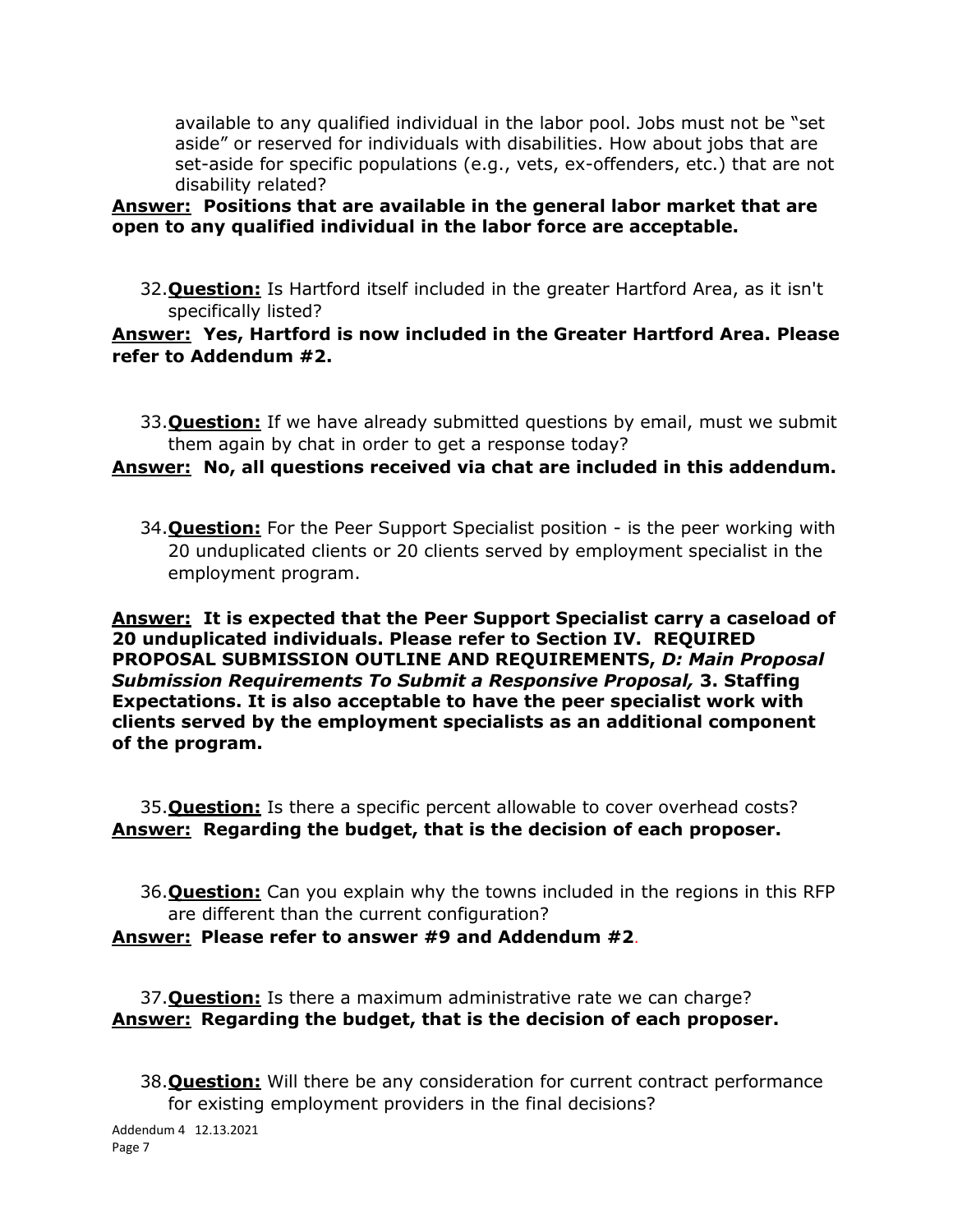**Answer: The review and evaluation process is based on the responses to the requirements provided in the RFP.**

39.**Question:** Is the Supported Employment Specialist required? I don't see it listed in the Staffing Expectations.

### **Answer: Yes**

40.**Question:** Are we required to have a program office in the geographical area we are bidding for?

### **Answer: No**

41.**Question:** We can submit questions after this chat via email...correct? **Answer: Yes, please submit to the Official Contact.**

42.**Question:** So the Peer Specialist is an employment specialist who is a peer? **Answer: Yes, or you can have the Peer Specialist be in addition to the Employment Specialists.**

43.**Question:** Is the expectation that the Peer will be doing all facets of services for their caseload, just as an ES?

**Answer: Yes, that is one way to do it. Other program designs can be used as well.**

44.**Question:** no specific percent for admin but some percent is allowable? **Answer: Yes, there is percentage allowed, however regarding the budget, the amount is the decision of each proposer.**

45.**Question:** New Canaan seems to be in wrong geography - contiguous with Norwalk etc., not Greater Bridgeport towns **Answer: Please refer to Addendum 2.**

46.**Question:** Is the supervisor included in the 1:20 ratio? **Answer: No, the Employment Specialist/Recovery Support Specialist is responsible for a 1:20 ratio however if the supervisor is supervising less than ten staff, s/he/they may take on a small caseload**.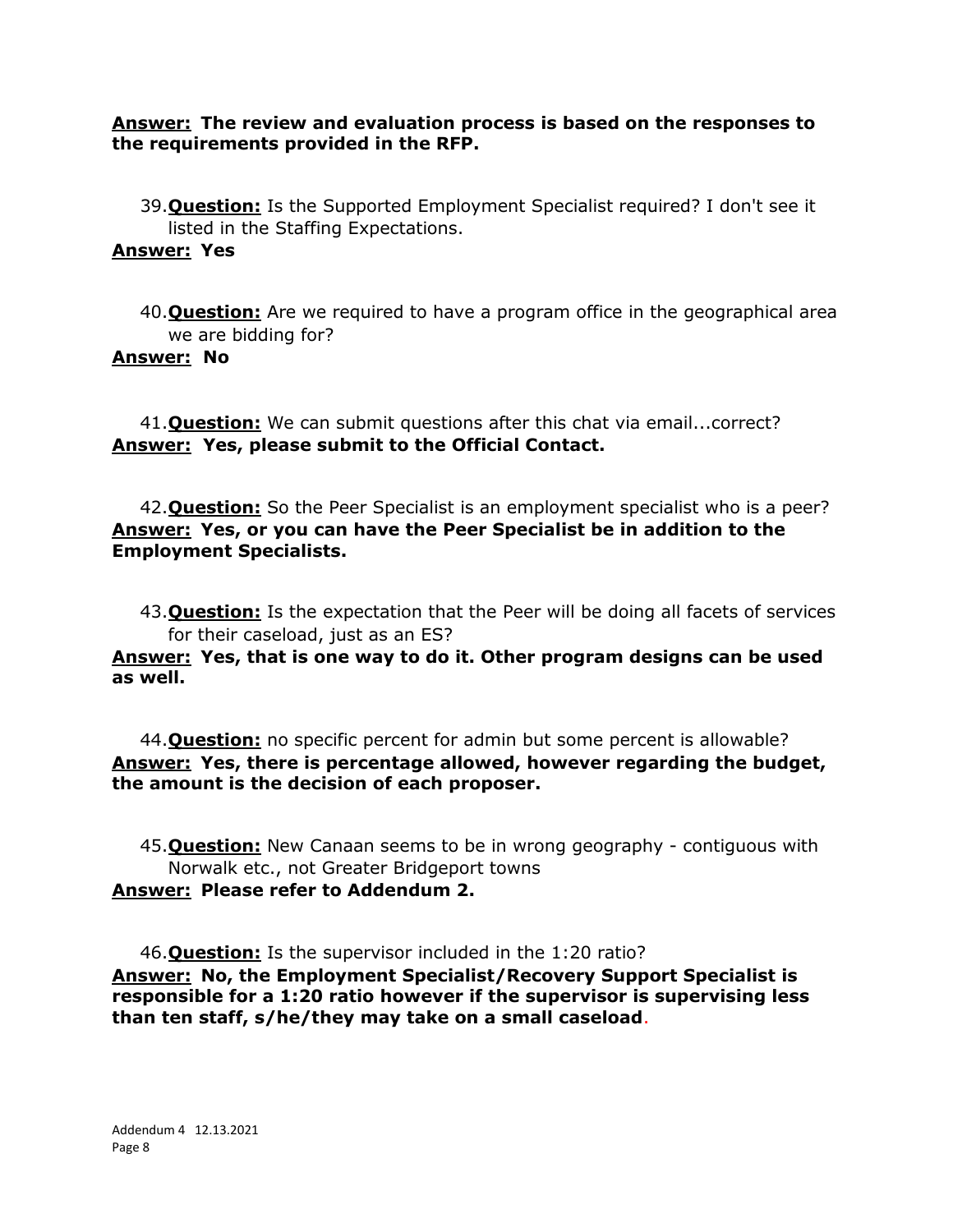47.**Question:** We were unaware that Hartford was included in the Greater Hartford area because it was not listed out, therefore we did not submit a LOI for this region. Is it too late to do so?

### **Answer: No, please refer to Addendum 2.**

48.**Question:** What is the through process behind selecting one agency per region?

## **Answer: The RFP does not state that DMHAS will select one agency per region. The review and evaluation process will determine the outcome.**

49.**Question:** Can you elaborate on the staffing requirements; specifically, that subcontractors are not permitted.

## **Answer: Subcontractors are discouraged.**

50.**Question:** DMHAS staff referenced an addendum coming with an update to the geographic area chart, do you have a date estimate on when that will be released?

## **Answer: Addendum 2 was released 11/19/2021.**

51.**Question:** With the current pocket of \$8.7 million divided by the new rate of \$4,700, that comes out to 1,851 total slots.

### We added up 1,935 slots in the RFP. Can you explain the discrepancy? **Answer: The actual amount available is more than \$8.7 million; DMHAS rounded the number for insertion into the RFP.**

52.**Question:** On Page 20 of the RFP, what data is needed to satisfy the adherence to the DMHAS information system requirements to report and monitor employment outcome data?

**Answer: It is expected that each proposer will adhere to the DMHAS information system requirements. Each provider will complete data and upload to the DMHAS Data Performance System (DDaP) which monitors employment outcome data. Please refer to:** *D: Main Proposal Submission Requirements To Submit a Responsive Proposal* **4. Data and Technology Expectations**

53.**Question:** Will we be competing with other agencies in the same area for specific towns? Example if there are a couple of places in Hartford that offer IPS can only one agency cover it?

**Answer: Yes, you may be competing with other agencies for specific towns, however the review and evaluation process will determine the outcome.** 

```
Addendum 4 12.13.2021 
Page 9
```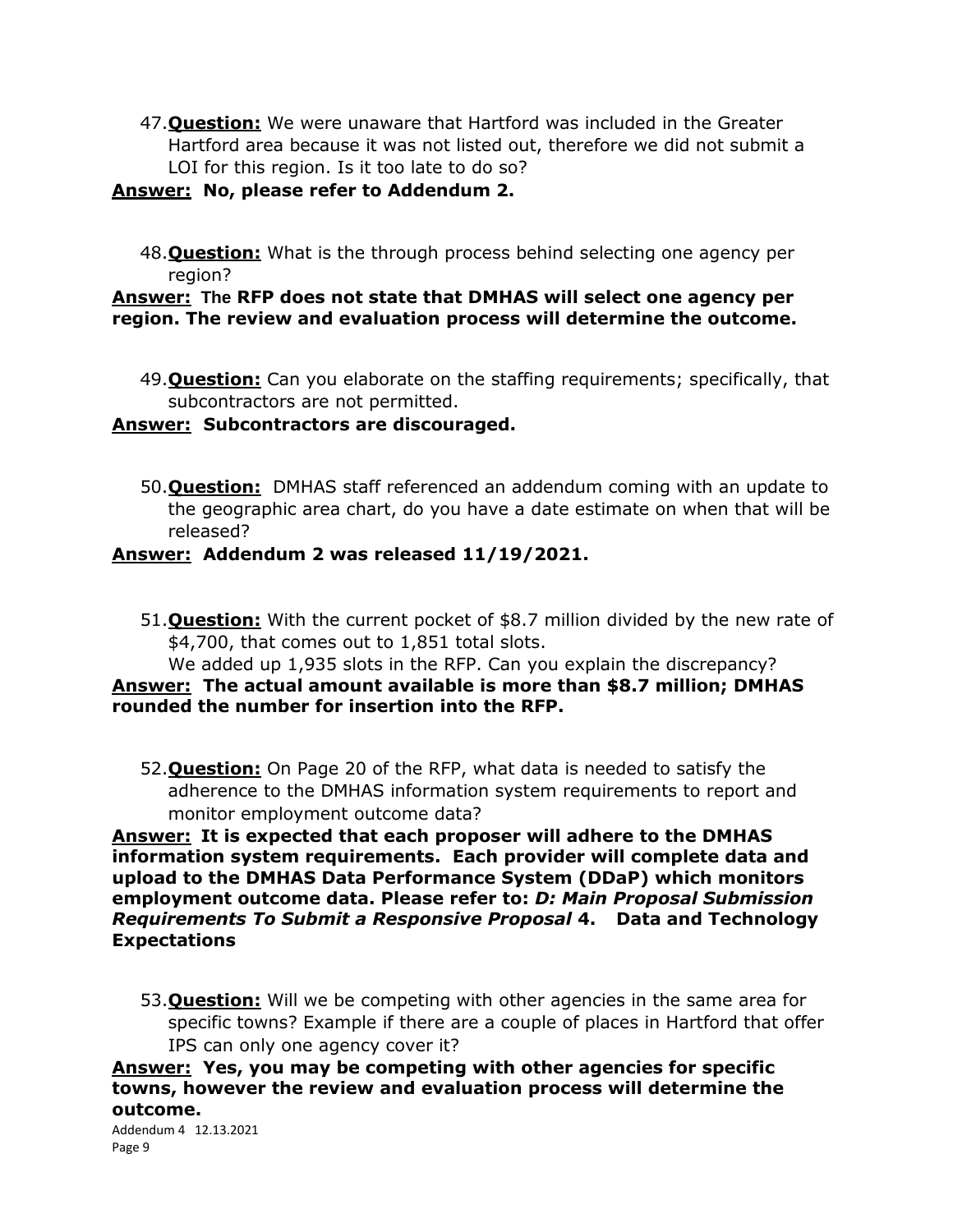54.**Question:** Can an existing ES be certified as a peer support specialist to satisfy the requirement?

## **Answer: Yes, as long as they are a person with lived experience.**

55.**Question:** The RFP states on Page 20 that an Appendix is allowed which contradicts the requirements regarding no extra attachments except those specifically requested by DMHAS. Can you clarify?

## **Answer: The Work Plan/ Timeline is a requirement of the RFP, and is allowed as an Appendix to your proposal.**

56.**Question:** How many providers currently do Supported employment in the Greater Hartford area as is listed in the RFP?

### **Answer: The current Supported Employment providers are listed on the DMHAS website. Please refer to: [Supported Employment Services \(ct.gov\)](https://portal.ct.gov/DMHAS/Initiatives/Evidence-Based/Supported-Employment-Services) https://portal.ct.gov/DMHAS/Initiatives/Evidence-Based/Supported-Employment-Services**

57.**Question:** So if you had two slots of 20 clients, with 40 total clients with two employment specialists, you could have an RSS that works at any given time with 20 clients, or does the RSS have to be full time with 20 of their own clients.

**Answer: The staffing/program design is the decision of the provider however, the IPS model determines caseload size to be 1-20. As the RFP states it is required to have at least one RSS on the employment team. Please refer to** *D: Main Proposal Submission Requirements To Submit a Responsive Proposal,* **3. Staffing Expectations**

58.**Question:** Do we need to have our own clinical services to be considered or can we partner with LMHA's clinical service teams?

# **Answer: No, providers do not need to have clinical services. It is expected that the Employment Specialist be embedded and participate on DMHASoperated and funded clinical teams in their area.**

59.**Question:** Will DMHAS or the IPS Learning Collaborative provide any support or training to grantees? If yes, what will this look like?

**Answer: Initial training and technical assistance will be provided by the Department. It is recommended providers attend IPS Leadership training through the IPS Employment Center, but it is not mandatory.**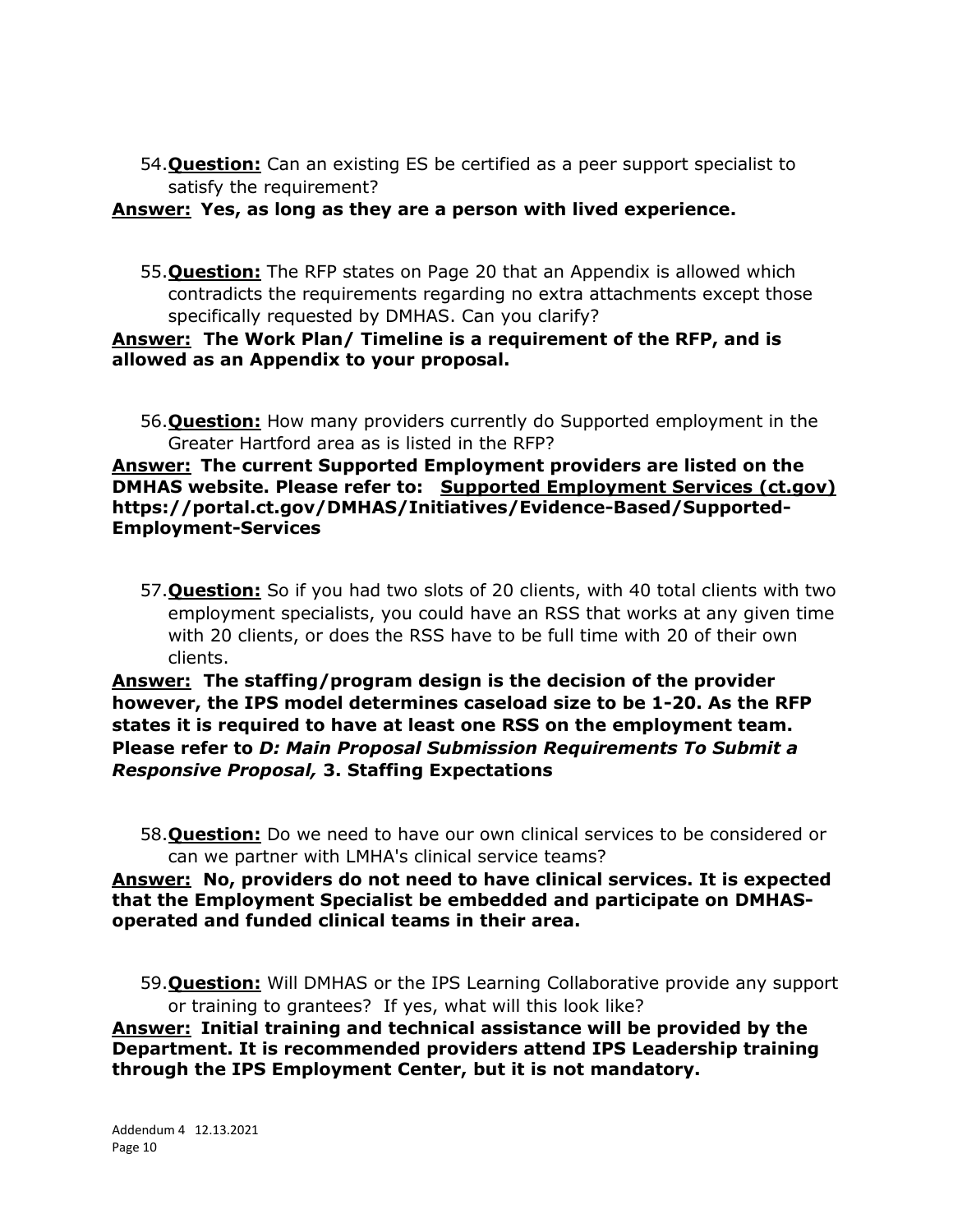60.**Question:** Is the City of Waterbury included in the Greater Waterbury geographic area?

## **Answer: The City of Waterbury is now included in the Great Waterbury geographic area. Please refer to Addendum #2.**

61.**Question:** Is the geographic area based on where consumers live? **Answer: Yes**

62.**Question:** Has CT Source replaced BizNet as the state registration portal? If we already have all required documentation in BizNet, do we also need to do the same in CT Source?

## **Answer: CTsource has replaced BizNet and yes, all required documentation is required to be uploaded to CTsource.**

63.**Question:** On page 20 of the RFP under the financial expectations, does a current employment provider indicate n/a?

## **Answer: If the provider is providing direct services through DMHAS then the response is N/A.**

64.**Question:** Can DMHAS provide recommended range for salaries for specific positions such as Supported Employment Specialist and Recovery Support Specialist?

## **Answer: No, regarding the budget, that is the decision of each proposer. DMHAS strongly encourages competitive salaries to enhance recruitment and retention of staff.**

65. **Question:** How rapidly do you expect us to get up to the 1:20 ratio, l with the understanding that initial services will be much more time consuming than follow-up services?

# **Answer: There are no current guidelines concerning the amount of time it takes to begin Supported Employment services. Responses are expected to be in the Work Plan /Timeline. Please refer to:** *D: Main Proposal Submission Requirements To Submit a Responsive Proposal,* **5. Work Plan/Timeline.**

66.**Question:** If we are embedded in a mental health team that has people come from various towns. Would there be flexibility in serving clients outside of our proposed areas as we can't legislate what towns referral from our mental health provider come from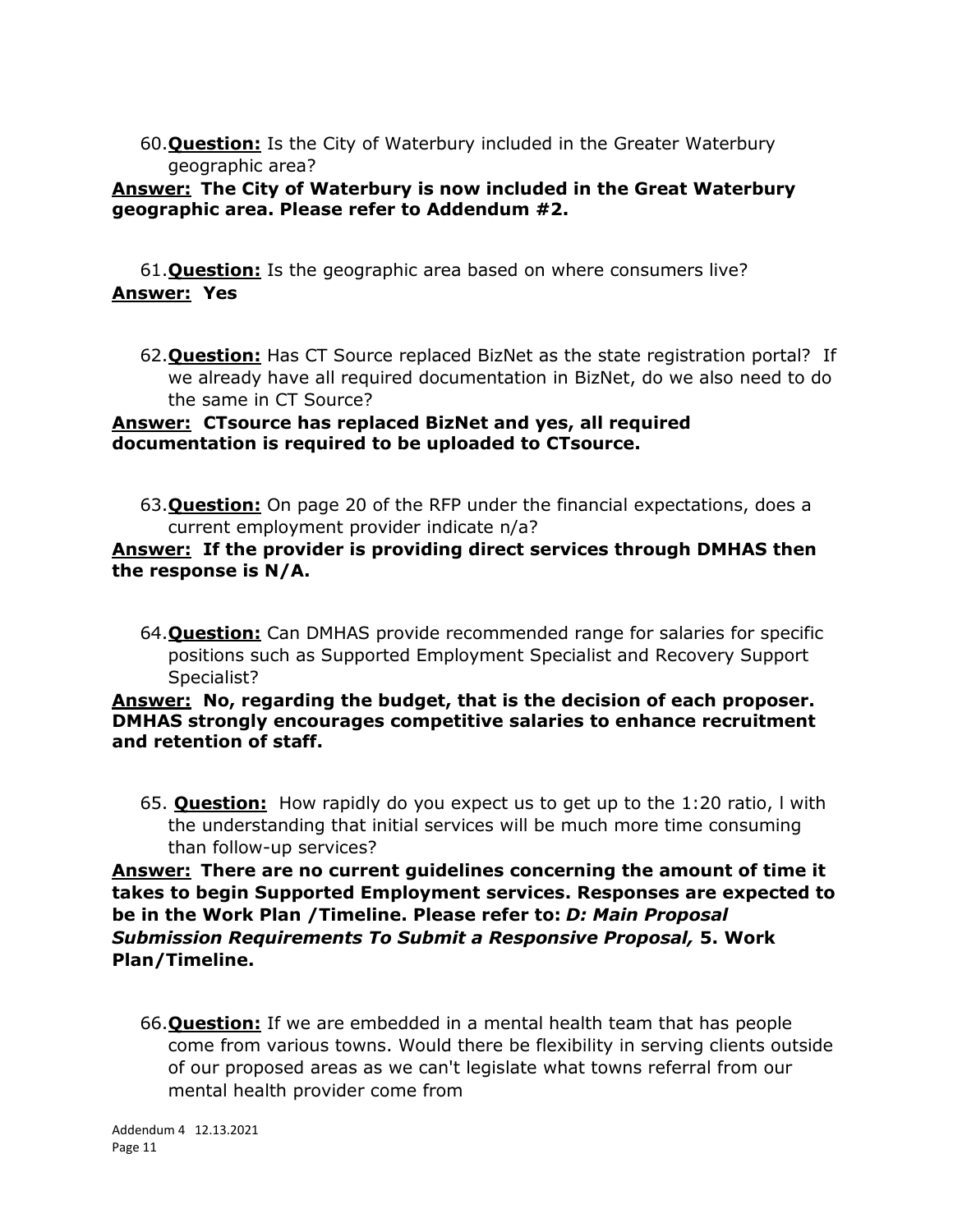### **Answer: Yes**

67.**Question:** The RFP states that you have to apply for the region, and each region requires a separate RFP, Correct? I now hear you saying that more than 1 provider can be selected for a region.

**Answer: Yes, it is possible for more than 1 provider to be selected for a Geographic Area. This will be determined by the review and evaluation process.** 

68.**Question:** Does an applicant have to have had IPS experience? **Answer: No**

69.**Question:** Has the review and evaluation team been established? **Answer: Yes**

70.**Question:** We are still following the IPS model that states a client should be receiving services from the ES from the mental health team embedded where they are receiving treatment...correct?

## **Answer: Yes**

71.**Question:** Can you repeat that the Employment Specialist can be the Peer Support Specialist?

## **Answer: Yes, the Employment Specialist can be a Peer Recovery Support Specialist.**

72.**Question:** How did you arrive at .10 for the supervisor? Did you take into account the time required to attend state wide meetings, need to integrate staff in agencies, shadow ES staff

**Answer:** .**10 for the Employment Supervisor is a minimum established by the IPS model in which a Supervisor may supervise up to ten full time Employment/Recovery Support Specialist staff. When s/he/they do not supervise that many staff, s/he/they may carry a small employment caseload. All duties of the Employment Supervisor are outlined in the IPS manual. Please refer to [The IPS Employment Center](https://ipsworks.org/) – Research, [Dissemination, Training, and Consultation \(ipsworks.org\)](https://ipsworks.org/) https://ipsworks.org/**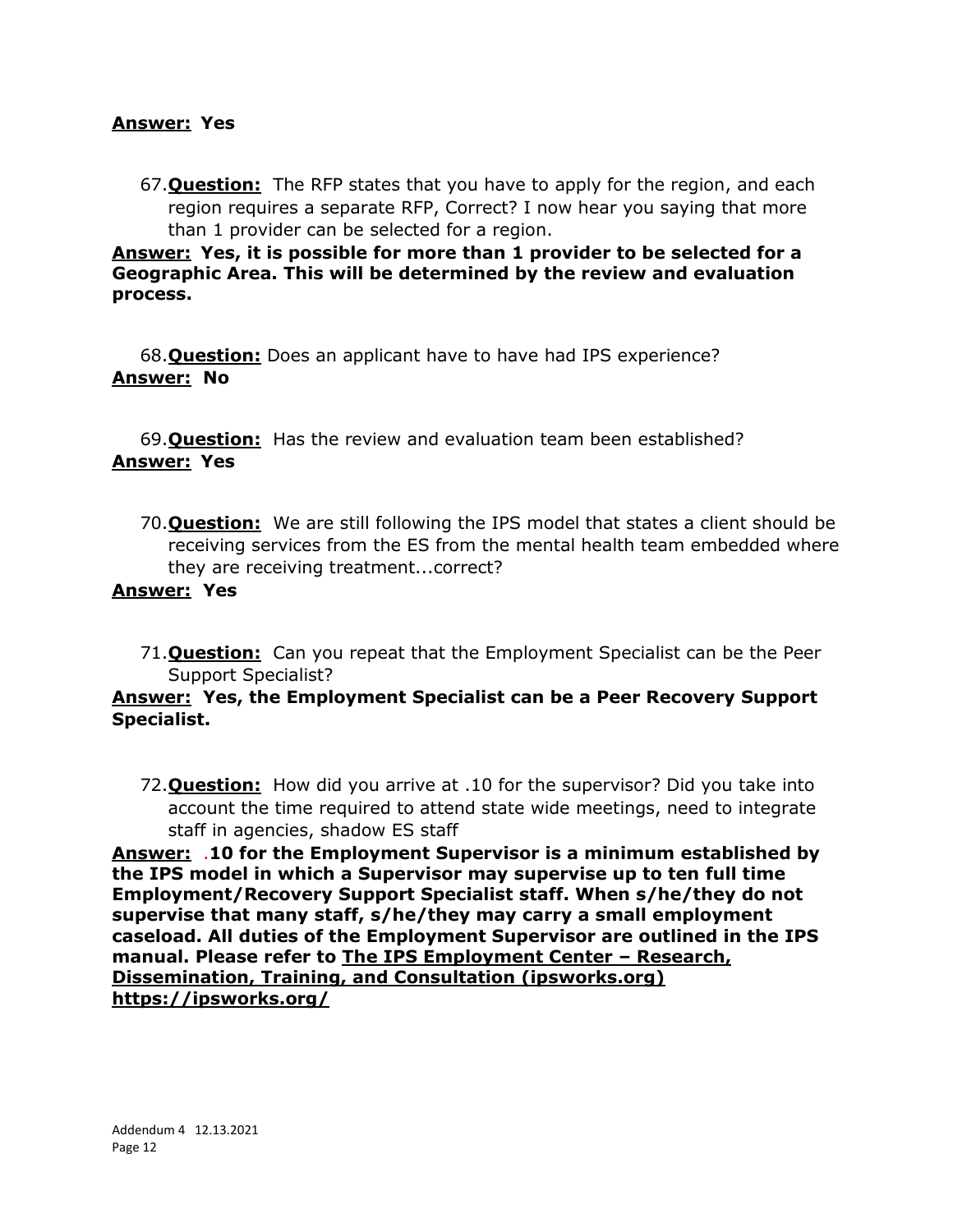73.**Question:** If the Peer is in the ratio of slots, and we follow IPS team embedment, will the Peer only be attached to a max of 2 teams?

## **Answer: Yes**

74.**Question:** Can a nonprofit LMHA contract directly with another nonprofit to provide the employment services?

# **Answer: Yes, but subcontracting is discouraged.**

75.**Question:** Can you elaborate the difference between integration and embedded? The program can be integrated and not be embedded.

**Answer: The two are similar however, integration refers to Employment Specialists are part of up to two mental health treatment teams from which at least 90% of the Employment Specialist's / Recovery Support Specialist's caseload is comprised.**

**For the Employment Specialist to be embedded on the team means to participate in the team process, which includes actively participating in meetings, shared decision making, identifying potential referrals for employment services.**

76.**Question:** Where do we submit written questions after today/ before 11/23? Sorry if you said that already.

## **Answer: Questions are/were allowed until November 30 2021, 3:00 PM.**

77.**Question:** Can you elaborate on the desire for all programs to have ASL or Spanish speaking staff?

**Answer: Based on geography and the population of individuals receiving services, a provider needs to be prepared to hire staff who are culturally similar to the population receiving services.**

#### 78.**Question:** Can you elaborate on the EMR requirement? **Answer: The Electronic Health Record incorporates all pertinent information regarding the individual receiving services.**

 79.**Question:** Can an agency choose to select a subpopulation within the larger one of individuals with mental health or co-occurring disorders who want employment? For example, individuals who are also homeless or who have a history of incarceration?

## **Answer: Yes, if the individuals are part of the area(s) proposed.**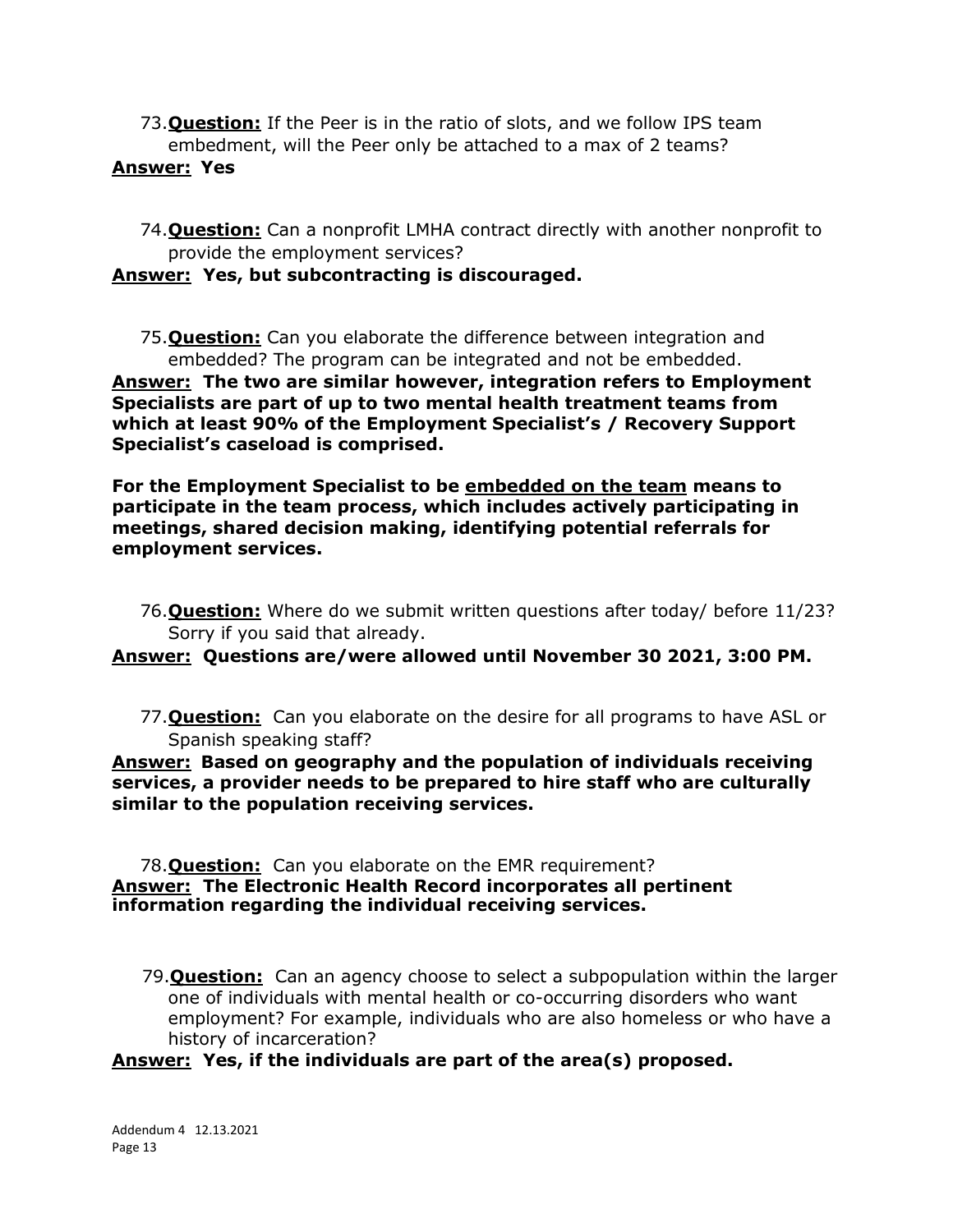80.**Question:** How are referrals to be made in these services? **Answer: The proposer should include the referral processes in their proposal.** 

#### 81.**Question:** Who will make referrals?

### **Answer: Individuals may self-refer, referrals are made from clinicians, case managers, prescribers, counselors from the Bureau of Rehabilitation Services, family members and other community partner agencies.**

82.**Question:** Can those served be internal clients who meet eligibility [individuals who use DMHAS services who have mental health or co-occurring mental health and substance use disorders (SUD)], or will the awarded entity need to serve external referrals?

### **Answer: Both internal and external referrals are eligible for services as long as the individuals meet the DMHAS eligibility criteria.**

83.**Question:** Does the \$94,000 (\$4,700 per slot) include administrative costs? **Answer: Yes**

- 84.**Question:** So, if the staff-to-individual served ratio is 1:20, does that mean:
	- a. Does the \$94,000 (\$4,700 per slot) include the .10 FTE supervisory allowance?
	- b. Does the \$94,000 (\$4,700 per slot) include the benefits counseling to be offered to all by a certified benefits counselor or can this be an added cost to the request?

### **Answer: a. Yes. b. A Certified Benefits Counselor may be accessed through Aging and Disability Services/the Bureau of Rehabilitation Services (ADS/BRS).**

- 85.**Question:** Please clarify how the clinical team will be integrated into a project?
	- a. In other words, what does an integrated service approach in which employment is embedded within the broader DMHAS clinical service system mean?
	- b. Or, in other words, please clarify/expound upon the integration of employment and mental health services, including embedding employment staff on clinical teams – what does this look like?
	- c. Does this require a formal MOU with a licensed MH community service?

#### **Answer:**

**a. An integrated service approach describes the Employment Specialist to be embedded on a clinical team. This Employment Specialist participation on the team would include: actively participating in meetings, shared**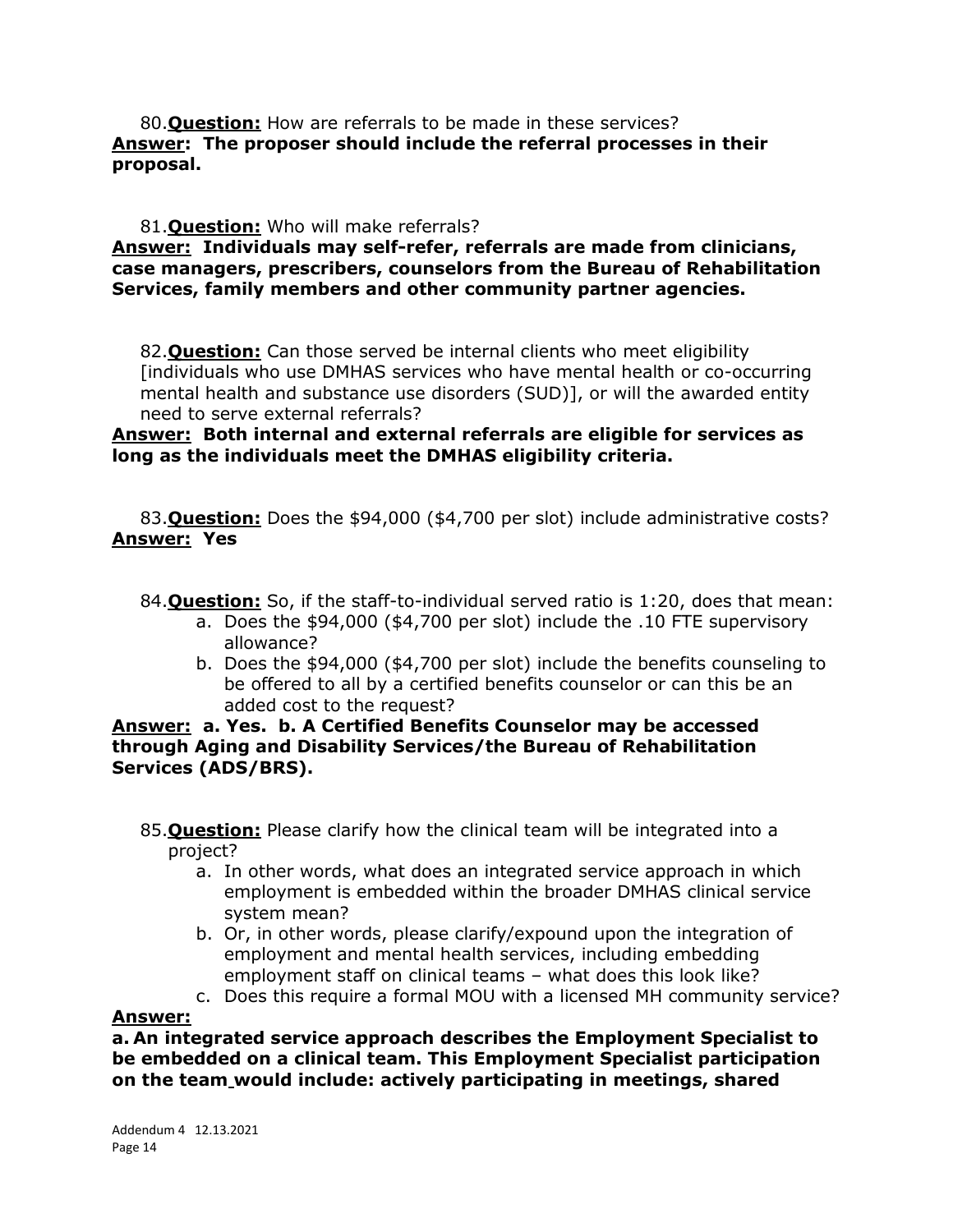**decision making, and identifying potential referrals for employment services.**

## **b. Please refer to answer # 75.**

## **c. Integration of employment and mental health services does not require an MOU however a provider may choose to implement one.**

86. **Question:** We are looking for clarification regarding the Peer position mentioned in the conference. I do not see the Peer Position in the RFP document. In looking on page 19 it mentioned RSS or Recovery Coach per 20 individuals. Can you provide clarity regarding each job description (RSS and Recovery Coach) as well as clarify if there is an additional expectation of having a peer on the staff roster?

**Answer: The Peer position is synonymous with the Recovery Support Specialist and/or Recovery Coach. The Role of IPS Peer Specialist refers to members of the IPS team who have similar life experiences to people who receive IPS services. The duties of the Peer Specialists can vary by program location. Employment Specialists and Peer Specialists can have similar duties and are expected to receive IPS training.**

87. **Question:** In the RFP, it specifically states that when bidding on one specific region, the RFP must include the total number of clients available in the region. During the last meeting, it was communicated that when bidding on a region, this is latitude to be able to bid on a lower number in a region.

## **Answer: Yes you can bid on a lower capacity than the total for the geographic area**.

- 88. **Question:** I am a current provider of DMHAS Supported Employment Services for the past 11 years. We are strongly committed to continuing services in the future and have plans to submit a proposal, but did not meet the deadline to submit a letter of intent. May we still submit a letter of intent for this proposal? **Answer: The due date for LOI was extended, please refer to Addendum #2.**
- 89. **Question:** Topic is Staff to client ratios. The federal government (SAMHSA), Substance Abuse & Mental Health Services Administration, states in the Employment Services Fidelity Scale criteria for staffing the ratio of "25 or fewer consumers per employment specialist" (1:25). Could you please advise which metric is recommended for this RFP? DMHAS 1:20 ratio, or SAMHSA 1:25 ratio? **Answer: Connecticut follows the IPS model developed by the IPS Center. The rating in the fidelity scale is as follows: Employment specialists have individual employment caseloads. The maximum caseload for any full-time Employment Specialist is 20 or fewer individuals.**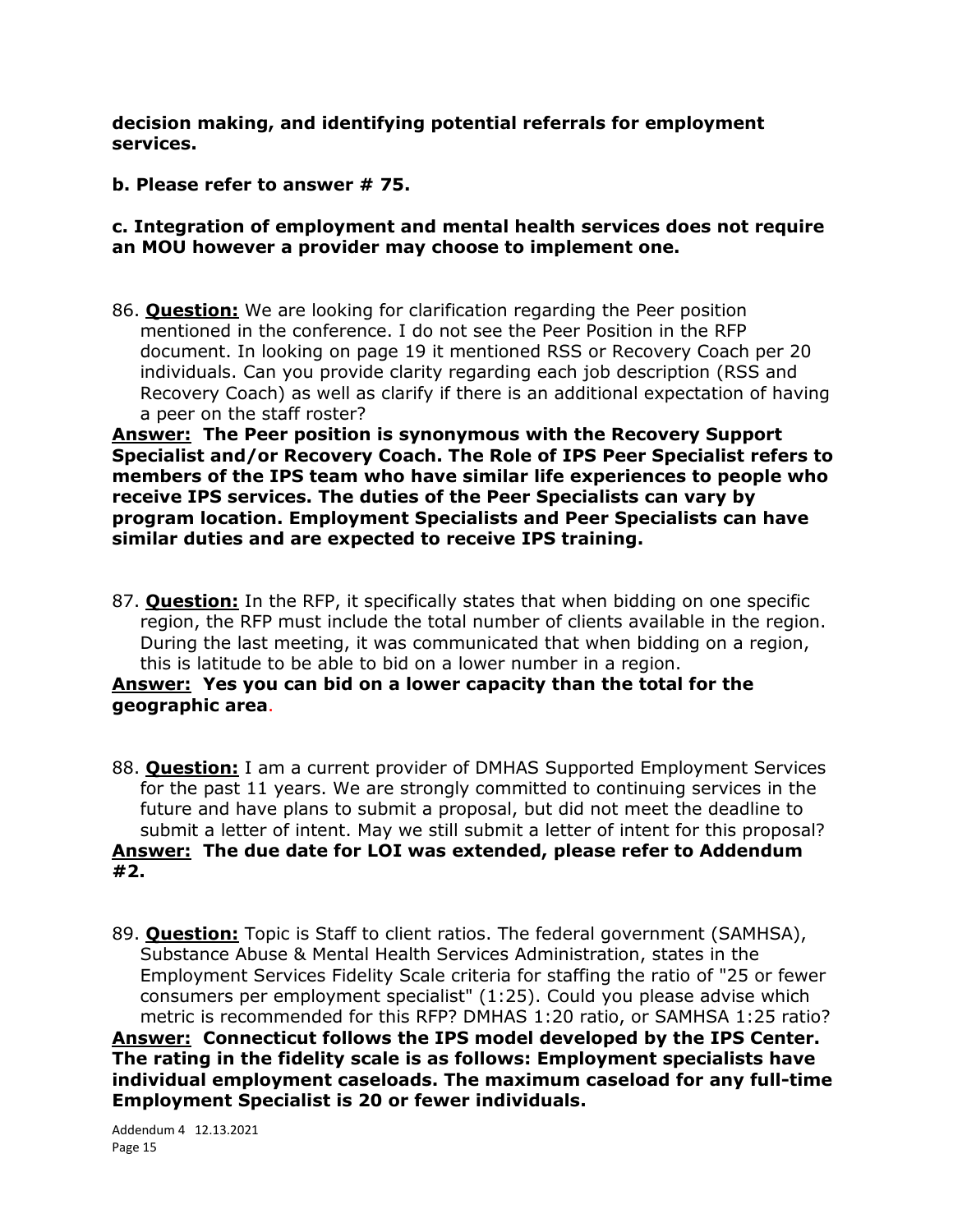90. **Question:** Topic is Contract duration. If awarded how long is this contract for? **Answer: These services and associated dollars will be added to selected agencies' 3-year contracts with the Department on an ongoing basis.**

91. **Question:** Topic is Discrepancy of information regarding attachments vs. appendix. Pages 11, 20 & 21. The DMHAS RFP contradicts itself stating that "attachments other than the required Appendices of Forms identified in the RFP are not permitted and will not be evaluated" (page 11 & 21). On page 20, "If proposing a supplemental chart or grid, please attach as an Appendix to your proposal".

 Additional information was provided in Addendum #2 on 11/19/2021? Is this confirming that appendices are allowed?

 "Required forms **and appendices** may be scanned and submitted as PDFs at the end of the main proposal document".

**Answer: Attachments other than the required Appendices and Forms are not permitted and will not be reviewed. Required Appendices and Forms are your responses to the RFP and can be submitted as an Appendix to your proposal. Any information other than your response to a requirement will not be reviewed. Please note the page limitation for the Main Proposal is 15 pages and does include for Appendices or Forms example, your Work/Plan Timeline.**

92. **Question:** Topic is Embedded vs. Integrated. Pages 16, 17, & 18. Could you clarify between embedded vs. integrated? An IHP can offer programs that are integrated and not be embedded.

#### **Answer: Please refer to answer # 75.**

- 93. **Question:** Are these three positions different?
	- a. Recovery Support Specialist (RSS)
	- b. Recovery Coach
	- c. Supported Employment Specialist

In the RFP (page 19), the RSS/Recovery Coach are used interchangeably. It is unclear what the role of the Supported Employment Specialist is and how that role differs from the RSS/Recovery Coach. If the Department can please expand upon this, it would be helpful.

**Answer: The RSS/Recovery Coach titles are used interchangeably with the understanding that this is a person with lived experience. The role of the Employment Specialist carries out all six phases of employment services (e.g. program intake, engagement, assessment, job development/job**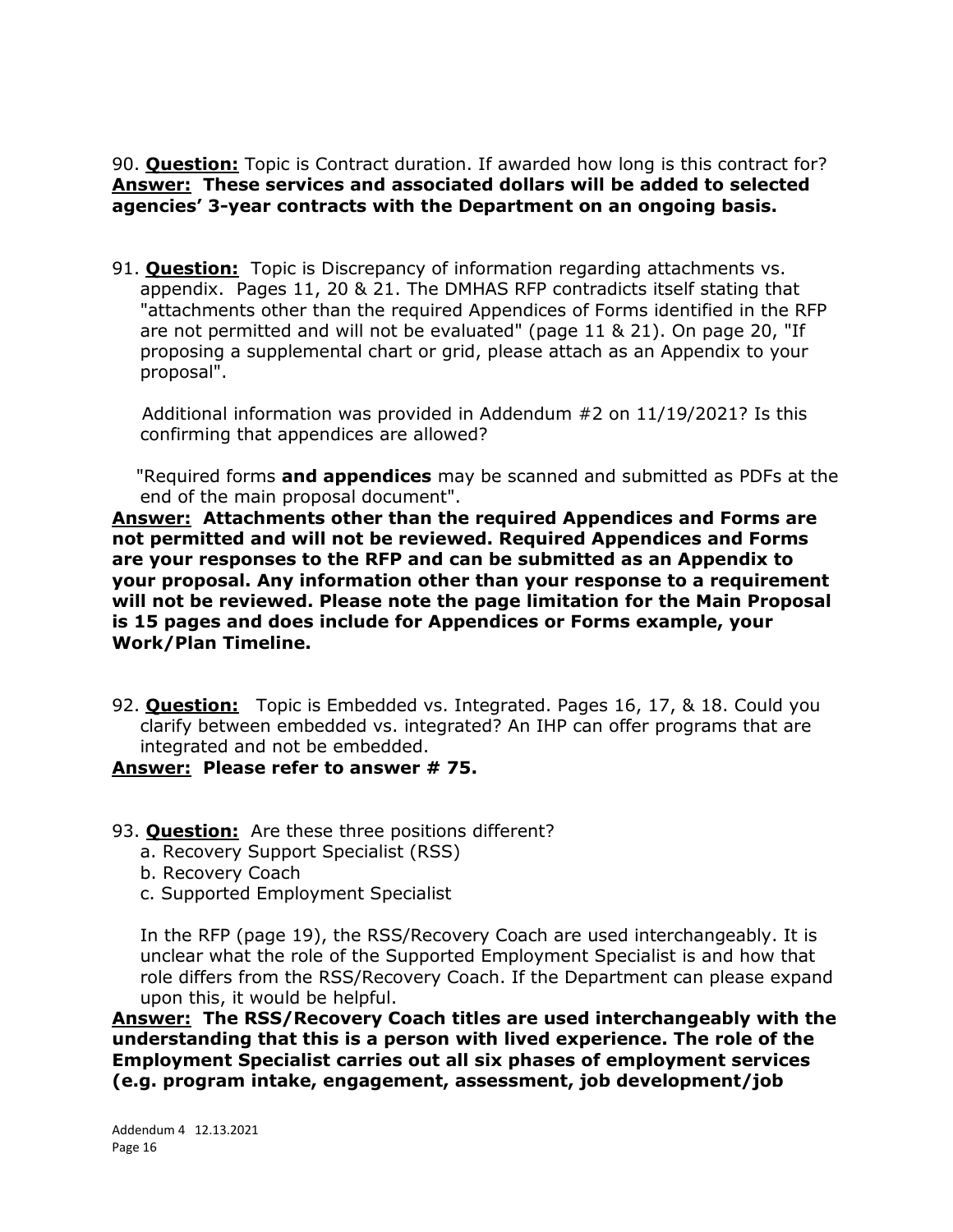**placement, job coaching, and follow-along supports) as the RSS/Recovery Coach position can as well.**

94. **Question:** On page 19 of the RFP, DMHAS states that a responsive proposal will *"Demonstrate the ability to appropriately transition individuals from the Supported Employment Specialist caseload to another team member when the individual needs intermittent support. The Supported Employment Specialist will document, as part of the transition plan, to identify an appropriate team member (i.e.: case manager, Community Support worker, clinician) for follow along (check in) services."* It does not appear that a case manager, community support worker or clinician will be funded in this service. Can the Department please explain how it envisions this team to be involved when the positions are not included in the staffing expectations?

**Answer: The Employment Specialist is embedded on the clinical team. The team works together to provide integrated care. "Employment is Everyone's Business" and supporting an individual with her/his/their career is supporting the person in a holistic manner and is expected from the Department. Employment goals are as similar to any other life goals that are supported by the team.**

95. **Question:** If an organization chooses to serve only certain towns within a Geographic Area, can the Department provide data on how the organization should prorate the number of slots served? For example, if an organization chose to serve Norwalk, Wilton, Weston & Westport within the Greater Stamford/Norwalk geographic area, how should it determine the number of proposed slots out of the number of available slots?

**Answer: An organization may choose to serve certain towns in a geographic location. It is the decision of the proposer to determine the number of proposed slots out of the number of available slots.**

- 96. **Question:** Can you clarify the staffing expectations on Pg. 19 Sec, D(3)(a):
	- i. Since participants will require a much greater level of services when initially referred, is it correct to assume that we would not be expected to reach the 1:20 ratio within a short period of time after the contract would begin? As a new DMHAS contractor, within what timeframe is DMHAS expecting that we would reach the 1:20 ratio?
	- ii. Is the .1 FTE supervisor included in the 1:20 ratio?
	- iii. Are we expected to provide the intermittent supports under Sec.  $D(3)(a)(6)$ as part of this RFP or are the team members listed (i.e., case manager, Community Support worker, clinician) expected to be from another organization (e.g., DMHAS staff, private clinicians or other contractors)?
	- iv. Can you describe the difference between "intermittent supports" under Sec.  $D(3)(a)(6)$  and follow along supports under Sec.  $D(2)(a)(6)$  on pg. 17? At what level of support would you expect participants to transition to intermittent supports?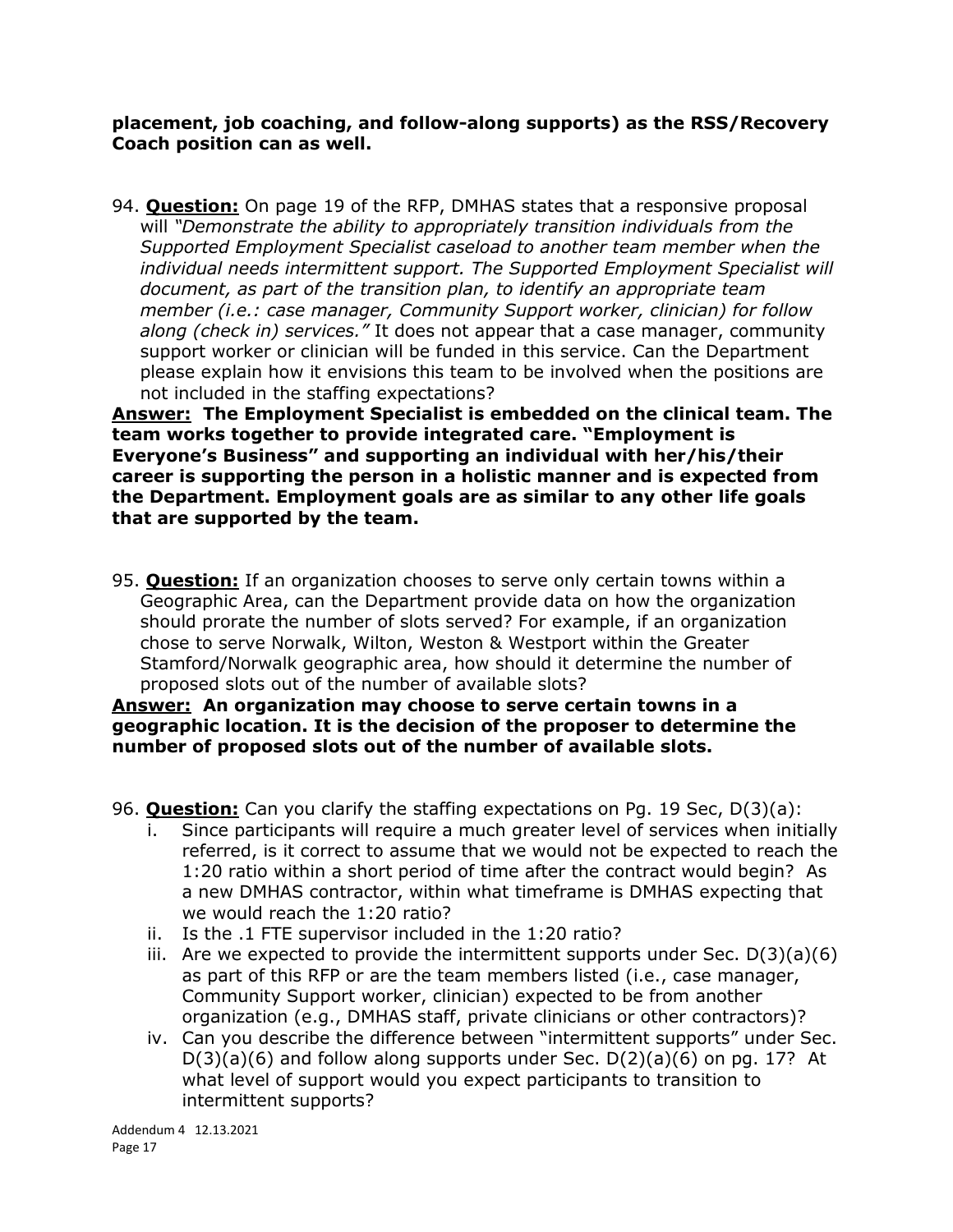- **Answer: i. Please refer to answer #65.** 
	- **ii. No**
	- **iii. Both are expected.**
	- **iv. Intermittent supports and follow along services are similar. The level of support and what the person needs are determined by the person, the employment team and the employer. Supports vary based on individual needs. "Intermittent" check-ins such as a conversation may be provided from another team member, natural support, family member, etc. Follow along supports are identified as someone needing on-going supports to maintain her/his/their job.**
- 97. **Question:** One way that we have been very successful in securing appropriate placements is by initially placing persons on a temporary basis, so that both the participant and employer can evaluate whether the position is appropriate. The placement would be made with the understanding that if both parties were satisfied with the placement, a permanent position would be offered. Under this model, the participant's wages are paid for a short period of time (usually 20-40 hrs) by the referring state agency or school system, and thereafter paid by the employer if the placement is successful. Can this model be used under this RFP and if so, can participant wages be included in the budget?

## **Answer: The model described above can be used to obtain successful placement however covering wages are not included in this RFP.**

98. **Question:** Is the applicant organization required to have a certified benefits counselor on staff or can we utilize other resources (such as BRS benefits counselors)?

**Answer: No, it is not required for the applicant organization to have a Certified Benefits Counselor on staff. It is anticipated that providers would use the Certified Benefits Counselors from ADS/Bureau of Rehabilitation Services.**

99. **Question:** Can you clarify the requirement for "consistent clinical supervision and clinical service delivery oversight and consultation"? We are an employment agency for people with disabilities, with supervisors and managers who have had training, experience in and provide consistent consultation and service delivery oversight on the provision of services, including but not limited to services as it relates to the participant's disability. When an individual requires therapy, we collaborate with other professionals (including clinicians) as needed in the provision of services, but we do not technically have "clinicians" (i.e., therapists) on staff at this time. Is there something different that we would be required to have under this RFP?

**Answer: The requirement for routine and consistent clinical supervision, clinical service delivery oversight and consultation is provided through the** 

Addendum 4 12.13.2021 Page 18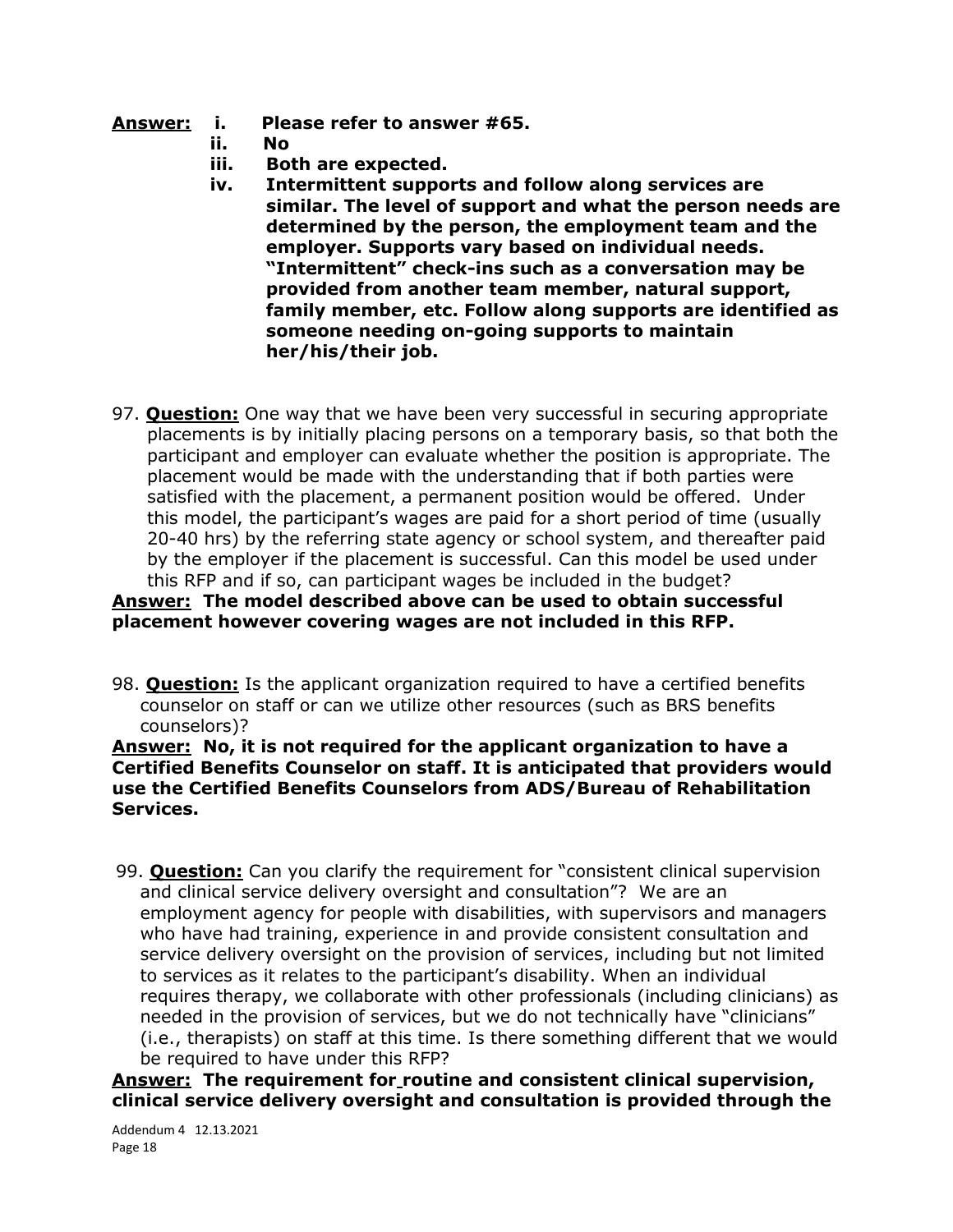**collaboration between the Employment provider and behavioral health staff which the Employment Specialists work with from the clinical team.**

100. **Question:** Will we be able to access the Advocacy Unlimited training and if so, is there a cost? Are there other resources for training or hiring Recovery Supports Specialists or Recovery Coaches and if so, what are they? **Answer: Yes, you will be able to access training through Advocacy Unlimited, Inc., CCAR – Connecticut Community for Addiction Recovery, Hartford HealthCare Recovery Leadership Academy and yes there is a cost that is to be covered by the selected agencies out of these awarded dollars.**

101. **Question:** Does Advocacy Unlimited help get their students placed? **Answer: Advocacy Unlimited lists job openings for RSSs on their website.**

102. **Question:** Would we be receiving direct referrals from the local mental health authorities?

## **Answer: Yes and other outpatient clinics and affiliates.**

103. **Question:** Motivational interviewing is a big component of IPS, if we are approved would we be able to access training through DMHAS and any other staff training required under the grant? If required staff training is not available through DMHAS, is it an acceptable expense under the grant?

## **Answer: Motivational interviewing can be accessed through the Department and other agencies. Yes, it is an acceptable expense under the grant.**

104. **Question:** Would we be using our own electronic health records or is that something DMHAS would be providing?

## **Answer: The provider would use their own EHR and/or the agency the provider is collaborating with.**

105. **Question:** What is the time commitment that we should anticipate for participation/embedding in the clinical teams (Sec.  $D(2)(a)(1)$  on pg. 16) and for the IPS work groups and round-table activities in Sec.  $D(2)(c)(19)$ ?

**Answer: Participation on the clinical teams include: Employment specialists actively participating in weekly mental health treatment team meetings. Participation in IPS work groups and round-table activities vary and are on a voluntary basis. Employment Roundtables have been used for Employment Specialists training opportunities and in the past have occurred three times per year.**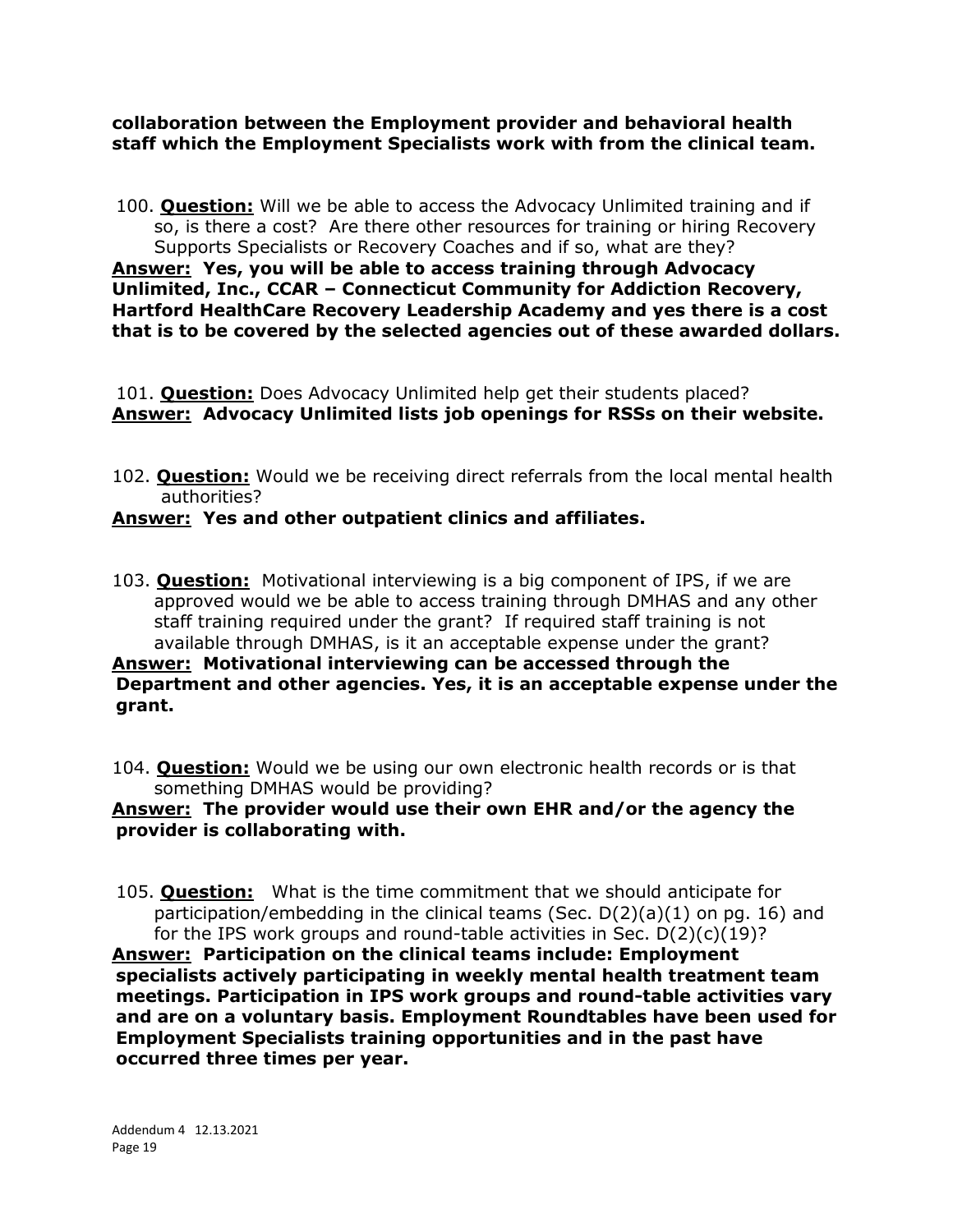106. **Question:** How are payments to contractors calculated? Are they made based on an expense report, a flat fee of \$4,700 per participant per year or some other basis?

## **Answer: Payments will be made based on awarded capacity x \$4,700 for the year. Prospective quarterly grant payments will be made, like other grant-funded services DMHAS funds.**

107. **Question:** Sec. D(2)(c)(5) on pg. 18 requires "job development activity that ensure six (6) employer contacts per week per employment staff….." Is this meant to be six contacts per participant, a total of six contacts per full-time equivalent staff, or some other measure?

### **Answer: The IPS model requires a total of six employer contacts per week for each full-time Employment Specialist. Contacts may be re-visits to employers that the Employment Specialist has met with prior.**

108. **Question:** What determines whether and when an individual is referred for IPS services?

### **Answer: Individuals are referred to IPS services per her/his/their request.**

109. **Question:** If a provider is not able to reach the 1:20 participant-to-staff ratio due to a high level of supports required by the participants being served, what are the expectations on the provider?

## **Answer: If a provider is not able to reach the 1:20 participant- to-staff ratio due to a high level of supports required by the participant being served the provider needs to contact the DMHAS Employment Systems Manager.**

110. **Question:** If contracts begin July 1, 2022, when are new providers expected to begin providing services to participants (particularly if there is need to complete staff training in areas required by the grant such as Motivational Interviewing)?

## **Answer: The start of contract negotiations has the target date of March 21, 2022. Providers should be prepared to start training staff and begin services by July 1, 2022.**

111. **Question:** Are letters of recommendation allowed? **Answer: No**

112. **Question:** Is the Peer position intended as an additional FTE in the ratio or does it supplant an ES? EX: if the contract is for 100 slots, should there be 5 ES and 1 Peer OR is the staffing structure anticipated to be 4 ES and 1 Peer?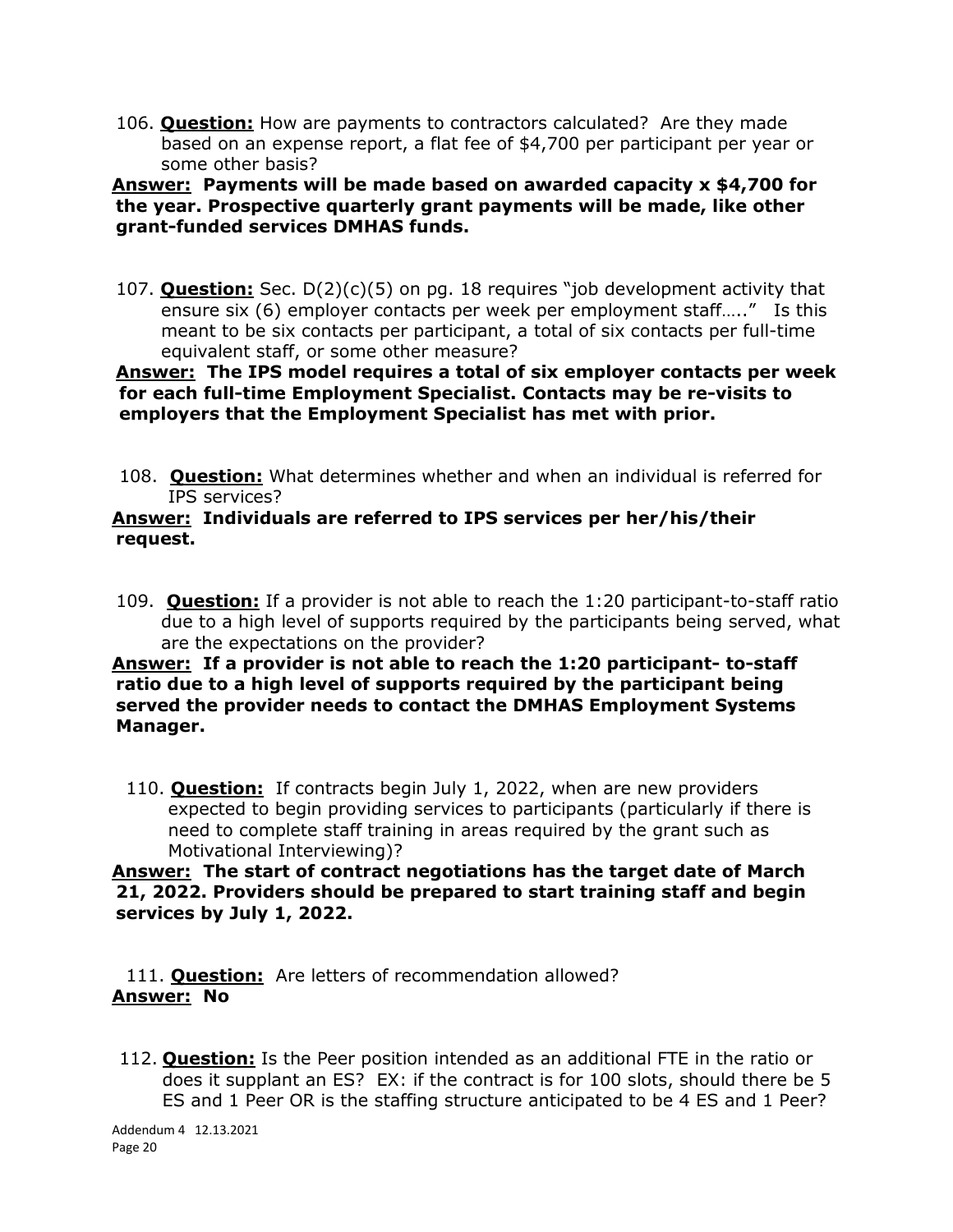**Answer: The staffing structure is to include one Peer Support Specialist and can carry a caseload of 20 individuals therefore the staffing structure could be 4 Employment Specialist and 1 Peer Recovery Support Specialist. The peer specialist can also be in addition to 5 employment specialists.**

113. **Question:** Can an individual be on the peer caseload and an ES caseload at the same time, or is it a separate caseload?

### **Answer: Depending on your program design, the individual will work with both an ES and a Peer Specialist or with one of these positions.**

114. **Question:** In the bidder's conference, it was answered that a program could also have the option to hire peer in addition to the Employment Specialists, if the budget allows for that- does that supplant the answer that the Peer should be part of the capacity staffing ratio?

**Answer: The Peer Recovery Support Specialist (RSS) can be in addition to the Employment Specialists, however the program structure is outlined by the proposer and if the proposer wants to hire the RSS in addition to the Employment Specialists that is the decision of the proposer.** 

115. **Question:** Is the Peer position intended to perform the same functions as the Employment Specialist role? If yes, do we need to call this role a Peer or can the role have the same job title as an Employment Specialist, with an additional certification requirement?

**Answer: The Peer Recovery Support Specialist can have the same duties as an Employment Specialist, with an additional certification requirement of being a Peer Specialist. It would be acceptable for the RSS and the Employment Specialist to have the same job title. We do expect the RSS to openly use their lived experience in their work with clients and staff.**

116. **Question:** If the Peer is included in the ratio of slots and we follow IPS team embedment, will the Peer be limited to serving individuals from only two clinical teams? What happens if other individuals in the program receiving supports from other clinical teams would benefit from Peer supports? Would this be considered when scoring Fidelity reviews?

**Answer: Yes, following the IPS model, the Peer would be limited to serving individuals from two clinical teams. Yes, this would be considered in the scoring as this anchor is a computerized score.**

117. **Question:** This is what the IPS website FAQ says about Peers: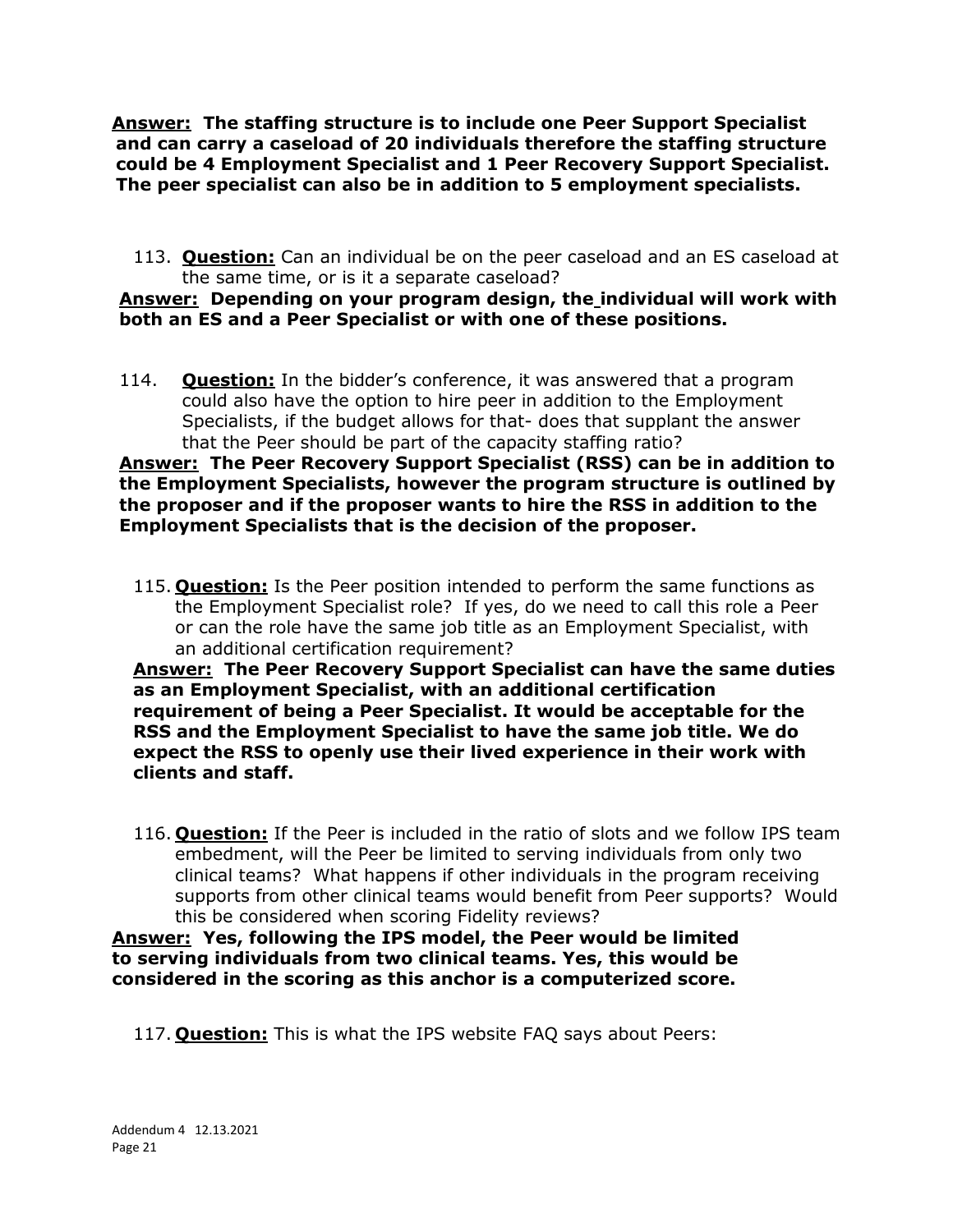#### $\blacksquare$  What is the role of the IPS Peer Support Specialist? What are their responsibilities?

We do not know of research that is specific to the role of peers in IPS. Many IPS supervisors do hire peers, though their roles vary from program to program. In some programs, the peers provide supports in addition to the work done by the employment specialist. They might encourage someone to work in spite of different barriers, or they might provide additional job supports. In other areas, IPS supervisors hire employment specialists who happen to have a lived experience of mental illness and are willing to share how they have overcome difficulties and benefited from work with the people they serve. These supervisors look for people who are qualified to do the job of an employment specialist, and they view lived experience as an added qualification.

### **Answer: The Recovery Support Specialist can have the same role as the Employment Specialist.**

118. **Question:** Additionally, the Handbook for IPS Peers on the IPS website references a list of tasks that a Peer may assist with and may not assist with. Can you please give a greater explanation of how you would like the CT model to incorporate Peers and what tasks they should be responsible for?

### **Answer: Please refer to answer #117**

119. **Question:** What certification does the peer position require, or can it just be someone with lived experience but who does not have the certification? **Answer: The Recovery Support Specialist needs to have certification from Advocacy Unlimited, Inc., CCAR – Connecticut Community for Addiction Recovery, or Hartford HealthCare Recovery Leadership Academy. S/he/they may obtain certification after hire.**

120. **Question:** Will the agency be reimbursed for the cost of certification, if an individual is hired with lived experience but does not yet have the necessary certification?

#### **Answer: No**

121. **Question:** What happens if a program is currently funded, wins a new contract, and does not presently have a vacancy on the team that can be staffed with a peer? Will there be an expectation that a current team member will be laid off or will the program be able to wait for the next available vacancy?

Addendum 4 12.13.2021 Page 22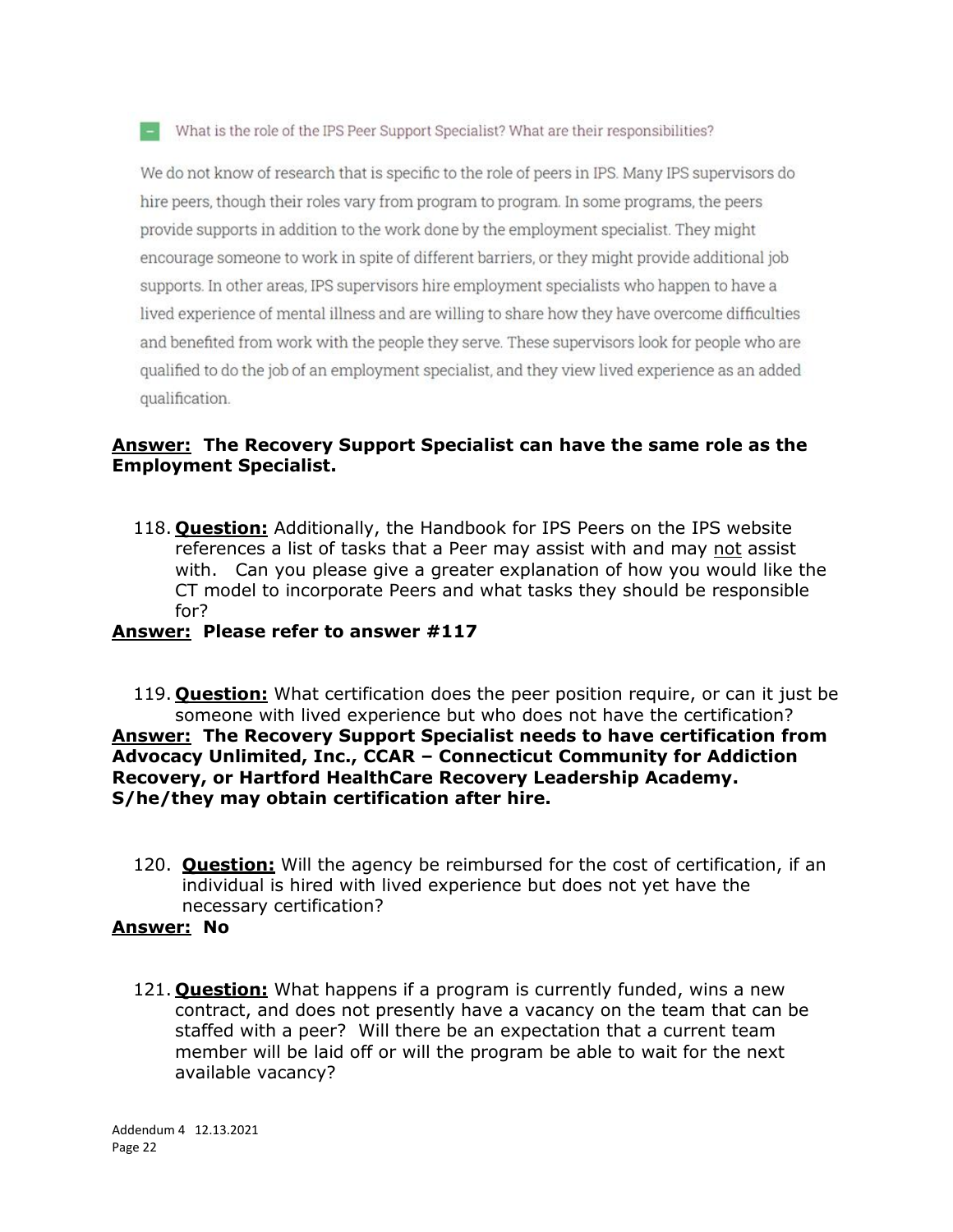### **Answer: The provider will be able to work with the Department to identify a solution.**

122. **Question:** The Peer Role is responsible for 20 individuals- is that expected to be a FT position?

## **Answer: Yes, it is full time hours.**

123. **Question:** Given the current hiring challenges, if an agency is not able to hire a peer with certification, will there be understanding if program capacity is impacted?

### **Answer: Yes, however program capacity is not always impacted as other Employment Specialists may temporarily cover additional individuals as well as the IPS supervisor may be responsible for a small caseload.**

124. **Question:** The supervisory ratio is .10 FTE supervisor for each Supported Employment Specialist- how do the RSS and Recovery Coach positions factor in to the supervisory staffing ratio?

# **Answer: The RSS and/or Recovery Coach is included in the staffing ratio.**

125. **Question:** If the proposer is a current DMHAS-funded organization that DOES provide direct services, does a copy of the most recent financial audit need to be attached?

## **Answer: No**

- 126. **Question:** Do the geographic areas listed correspond to the town that the client served *resides*, or *receives mental health treatment in*? **Answer: The geographic areas listed correspond to the town that the individual served resides in.**
- 127. **Question:** If the geographic areas listed correspond to the town that the client resides in, is there any flexibility in this regard? For example: One of the foundational governing principles of the IPS model is that agencies establish embedded/integrated relationships with specific mental health providers and all Supported Employment referrals are serviced by the Employment Specialists who are assigned to work with that agency. Based on this directive, providers establish relationships with LMHAs and cannot legislate the town of any prospective client referred. As such, it is entirely possible *and likely*, that we would receive referrals from the mental health agencies that we exclusively collaborate with, for clients that do not map exactly onto the geographic areas we have applied for. *To reject a referral from an agency that we have established such a relationship would represent a violation of a foundational IPS principle.*How would/will such occurrences be handled?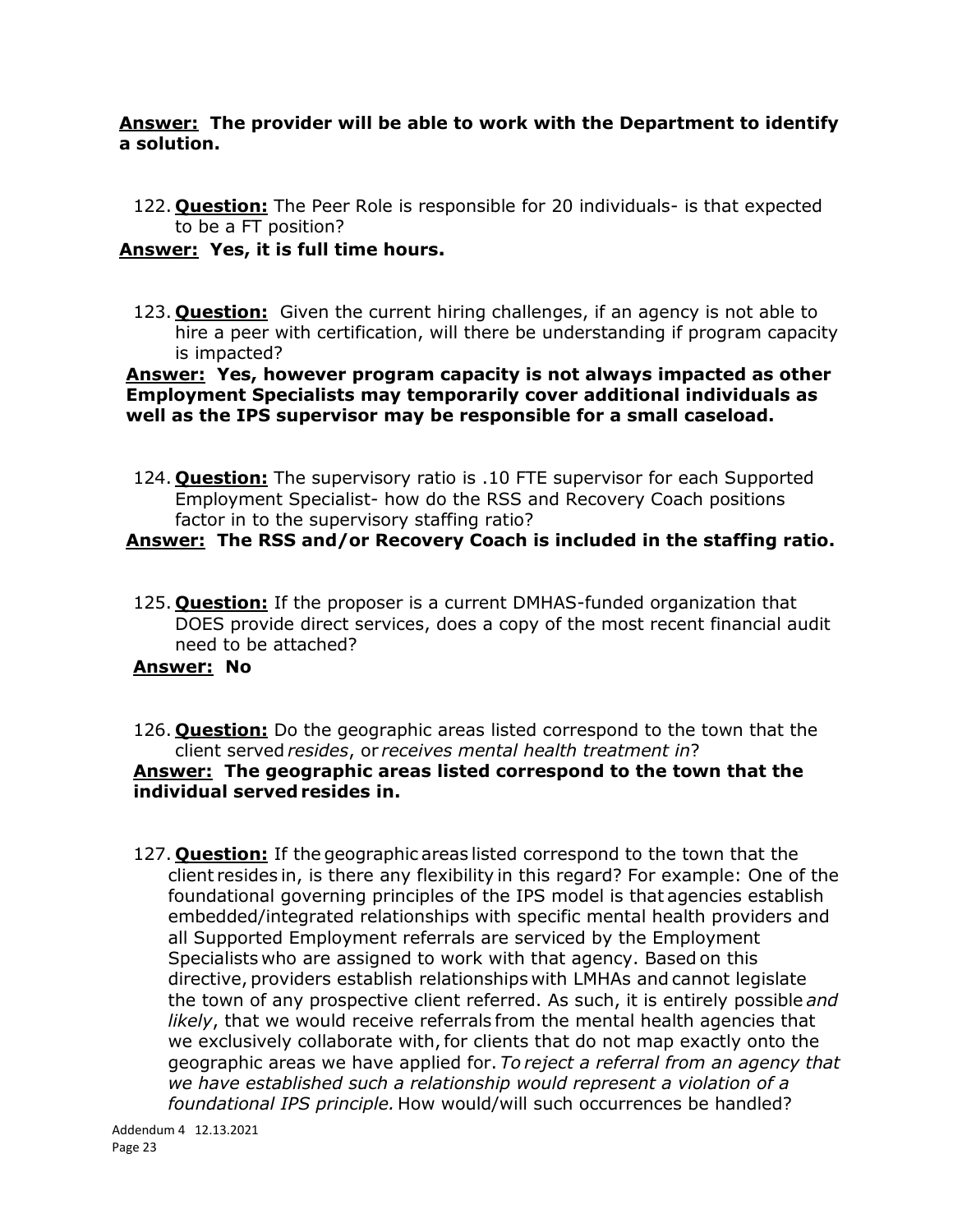**Answer: A person may choose a particular provider even if s/he/they do not live in the area the provider is contracted to provide services in per individual choice. The Department will work with the provider in these cases.** 

128. **Question:** In reference to the involvement of a RSS and/or Recovery Coach, the RFP indicates that such an individual will "Be expected to provide services to 20 individuals." *Are these 20 individuals at any given time or per year?* Does this require a full time RRS/Recovery coach on staff at all times or is there flexibility in this regard?

## **Answer: A full time RRS/Recovery coach is expected to be a part of the team at all times. She/he/they can carry a caseload of 20 unduplicated individuals at any given time.**

129. **Question:** The RFP states that a required component of infrastructure is an EHR. A PNP who is providing services for other agencies *external to ourselves* can chart into the LMHA's EHR, as that is where the client's medical record that will follow them live. It is these EHR's that would be reviewed on a fidelity review per IPS guidelines. Does this practice meet the RFP requirements? 

## **Answer: The EHR would be reviewed during an IPS Fidelity Review. This practice would meet the RFP requirements.**

130. **Question:** In the new slot system, the number of slots represent capacity at any given time. In the past, contracts also indicated a specific number of unduplicated clients that an agency was charged with servicing per contract year. This spoke to the number of new referrals that needed to be procured yearly.  Does the slot system include a provision such as this?

## **Answer: The number of unduplicated clients to be served will be part of contract negotiations with selected vendors.**

131. **Question:** Can a nonprofit LMHA (if awarded a contract via this RFP process) then contract with a nonprofit employment provider, especially in the case where a relationship, with a well-integrated clinical and employment team, already exists?

## **Answer: Subcontracting is discouraged.**

132. **Question:** On page 20 of the RFP, item #6 Financial Expectations, should an existing provider of DMHAS direct services note "N/A"? The language here speaks only to bidders that are not currently DMHAS-funded, and bidders that are DMHAS-funded but do not provide direct services.

**Answer: An existing provider that currently provides direct services is N/A.** 

Addendum 4 12.13.2021 Page 24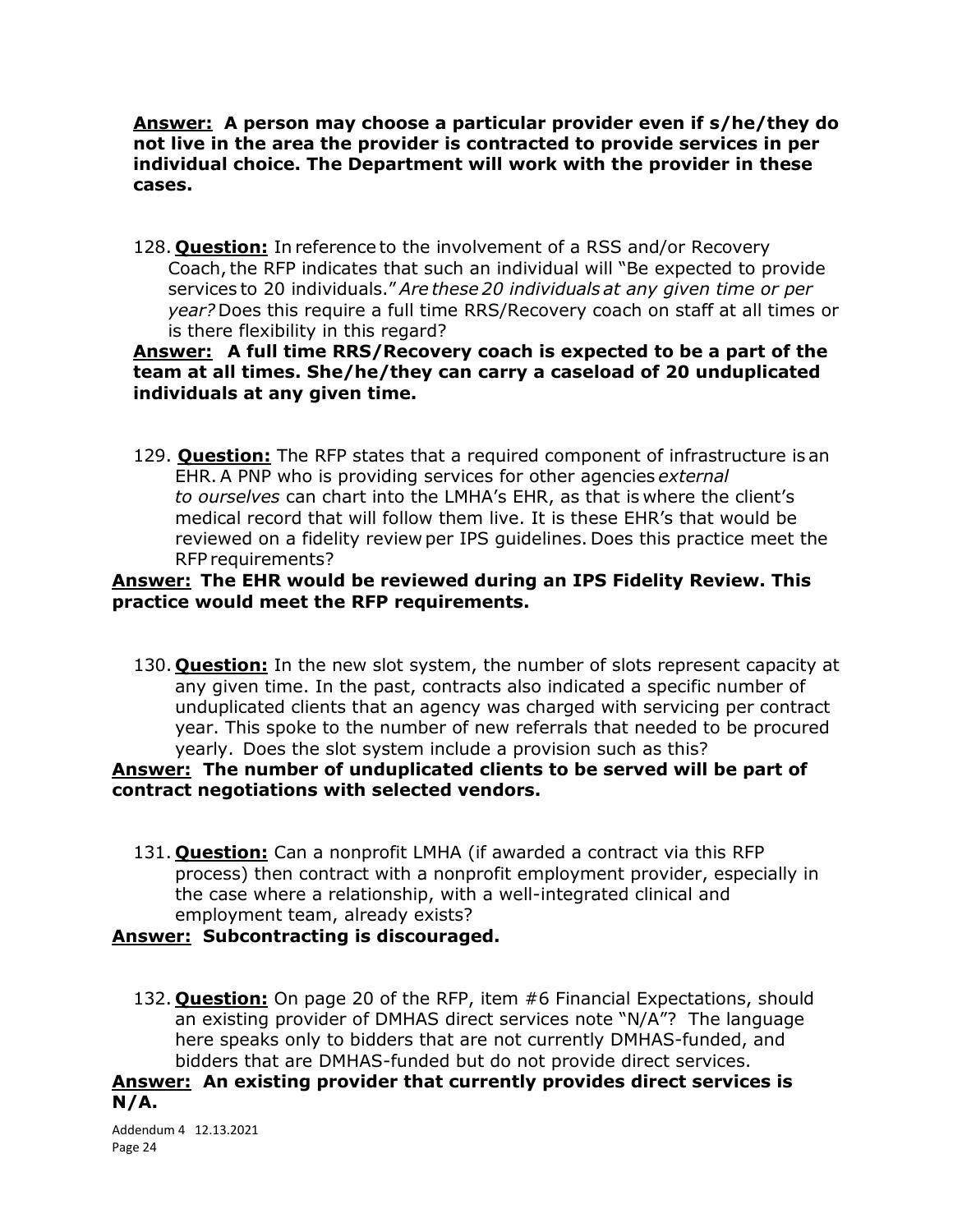133. **Question:** The RFP states that the Main Proposal needs to be limited to 15 pages. Components of the Main Proposal are outlined in the RFP from page 16 through 20, and Budget Expectations appear to fall within the Main Proposal. Are the budget template pages (ATTACHMENT C) in addition to the 15 pages, or do the ATTACHMENT C pages need to be counted as part of the 15 pages?

### **Answer: The Budget template (Attachment C) is not included in the 15 page limitation.**

134. **Question:** Can the proposal include multiple electronic document attachments (MS Word, PDF) or does the entire proposal have to be in one electronic file? For example, can Sections A. – H. be separate electronic documents?

#### **Answer: The main proposal is acceptable in one electronic file. Separate electronic documents will also be acceptable.**

The electronic copy of the proposal must be emailed to official agency contact for this procurement. The subject line of the email must read: **DMHAS EBP SE RFP 2022.** Required forms and appendices may be scanned and submitted as PDFs at the end of the main proposal document. Please ensure the entire email submission is less than 25 MB as this reflects The Agency's server limitations. Respondents should work to ensure there are not additional IT limitations from the provider side.

- 135. **Question:** Does Section F: Declaration of Confidential Information require a statement if no information is confidential within the proposal? **Answer: Yes, a statement is required.**
	- 136. **Question:** Does Section F: Declaration of Confidential Information require a signature and date on the page?

### **Answer: Yes**

- 137. **Question:** Does Section G: Conflict of Interest Disclosure Statement require a signature and date on the page? **Answer: Yes** 
	- 138. **Question:** Does Section D (Main Proposal) require labeled subsections 1-7? Does each one of those sections 1-7 within Section D require sub labels corresponding to a, b, c, etc, to note the responses corresponding with subsections on the RFP?